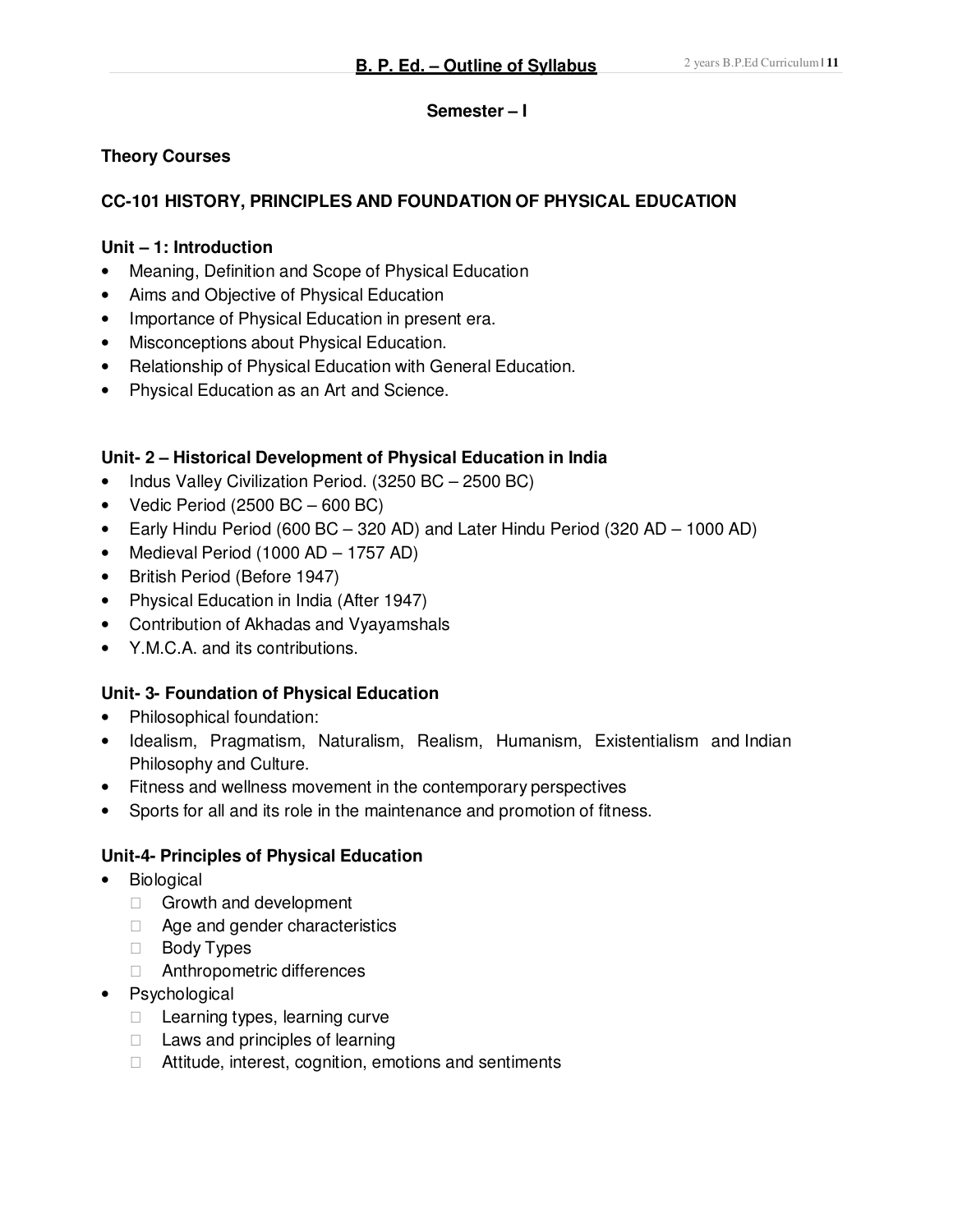Sociological Society and culture Social acceptance and recognition Leadership Social integration and cohesiveness

#### **References:**

Bucher, C. A. (n.d.) Foundation of physical education. St. Louis: The C.V. Mosby Co. Deshpande, S. H. (2014). Physical Education in Ancient India. Amravati: Degree college of Physical education.

Mohan, V. M. (1969). Principles of physical education. Delhi: Metropolitan Book Dep. Nixon, E. E. & Cozen, F.W. (1969). An introduction to physical education. Philadelphia: W.B. Saunders Co.

Obertuffer, (1970). Delbert physical education. New York: Harper & Brothers Publisher. Sharman, J. R. (1964). Introduction to physical education. New York: A.S. Barnes & Co. William, J. F. (1964).

The principles of physical education. Philadelphia: W.B. Saunders Co.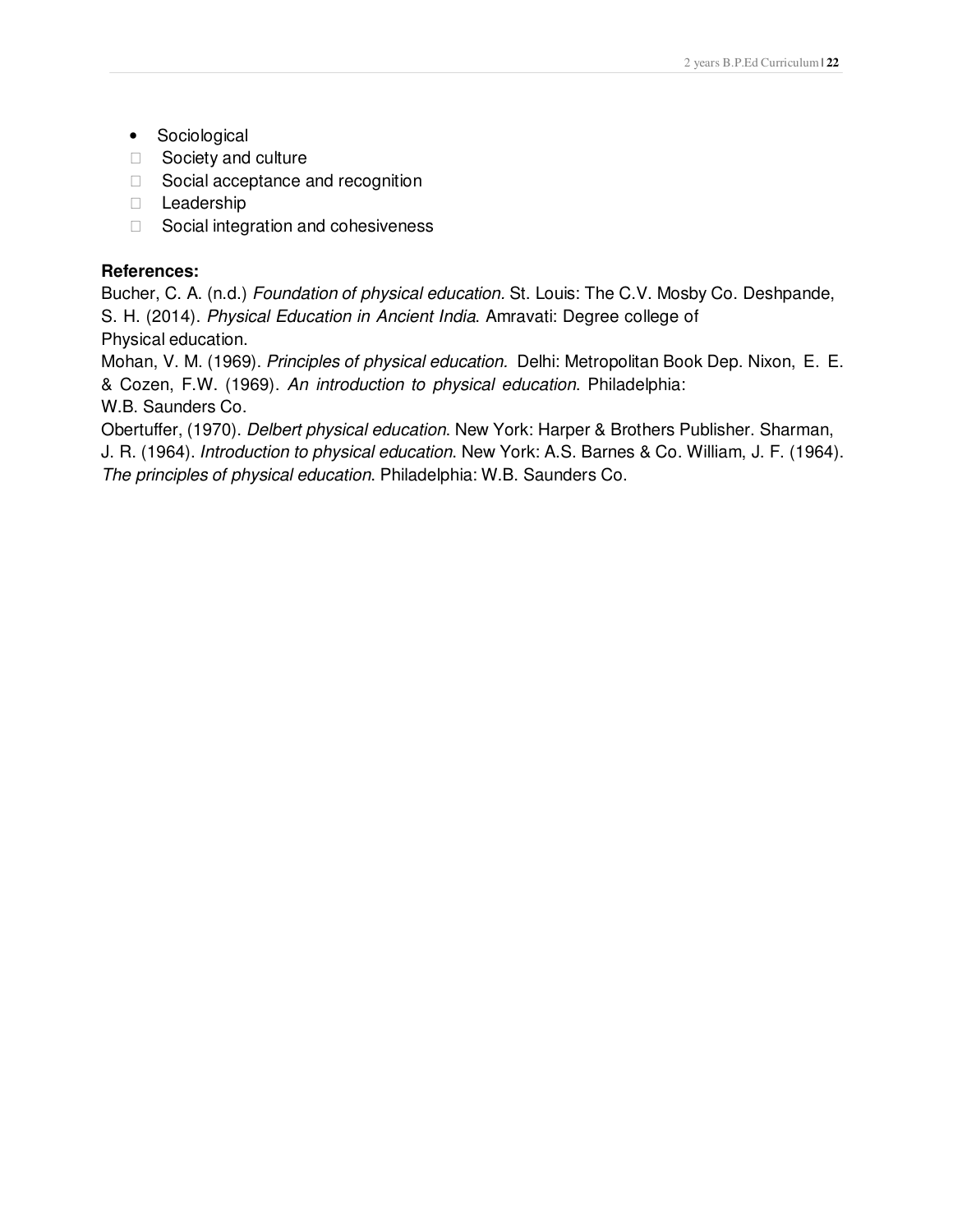## **Semester I Theory Courses**

## **CC-102 ANATOMY AND PHYSIOLOGY**

#### **UNIT-I**

- Brief Introduction of Anatomy and physiology in the field of Physical Education.
- Introduction of Cell and Tissue.
- The arrangement of the skeleton Function of the skeleton Ribs and Vertebral column and the extremities – joints of the body and their types
- Gender differences in the skeleton.
- Types of muscles.

## **UNIT-II**

- **Blood and circulatory system:** Constituents of blood and their function –Blood groups and blood transfusion, clotting of blood, the structure of the heart-properties of the heart muscle, circulation of blood, cardiac cycle, blood pressure, Lymph and Lymphatic circulation. Cardiac output.
- **The Respiratory system:** The Respiratory passage the lungs and their structure and exchange of gases in the lungs, mechanism of respiration (internal and external respiration) lung capacity, tidal volume.
- **The Digestive system:** structure and functions of the digestive system, Digestive organs, Metabolism,
- **The Excretory system:** Structure and functions of the kidneys and the skin.
- **The Endocrine glands:** Functions of glands pituitary, Thyroid, Parathyroid. Adrenal, Pancreatic and the sex glands.
- **Nervous systems:** Function of the Autonomic nervous system and Central nervous system. Reflex Action,
- **Sense organs:** A brief account of the structure and functions of the Eye and Ear.

## **UNIT-III**

- Definition of physiology and its importance in the field of physical education and sports.
- Structure, Composition, Properties and functions of skeletal muscles.
- Nerve control of muscular activity:
- Neuromuscular junction
- Transmission of nerve impulse across it.
- Fuel for muscular activity
- Role of oxygen- physical training, oxygen debt, second wind, vital capacity.

## **UNIT-IV**

- Effect of exercise and training on cardiovascular system.
- Effect of exercise and training on respiratory system.
- Effect of exercise and training on muscular system
- Physiological concept of physical fitness, warming up, conditioning and fatigue.
- Basic concept of balanced diet Diet before, during and after competition.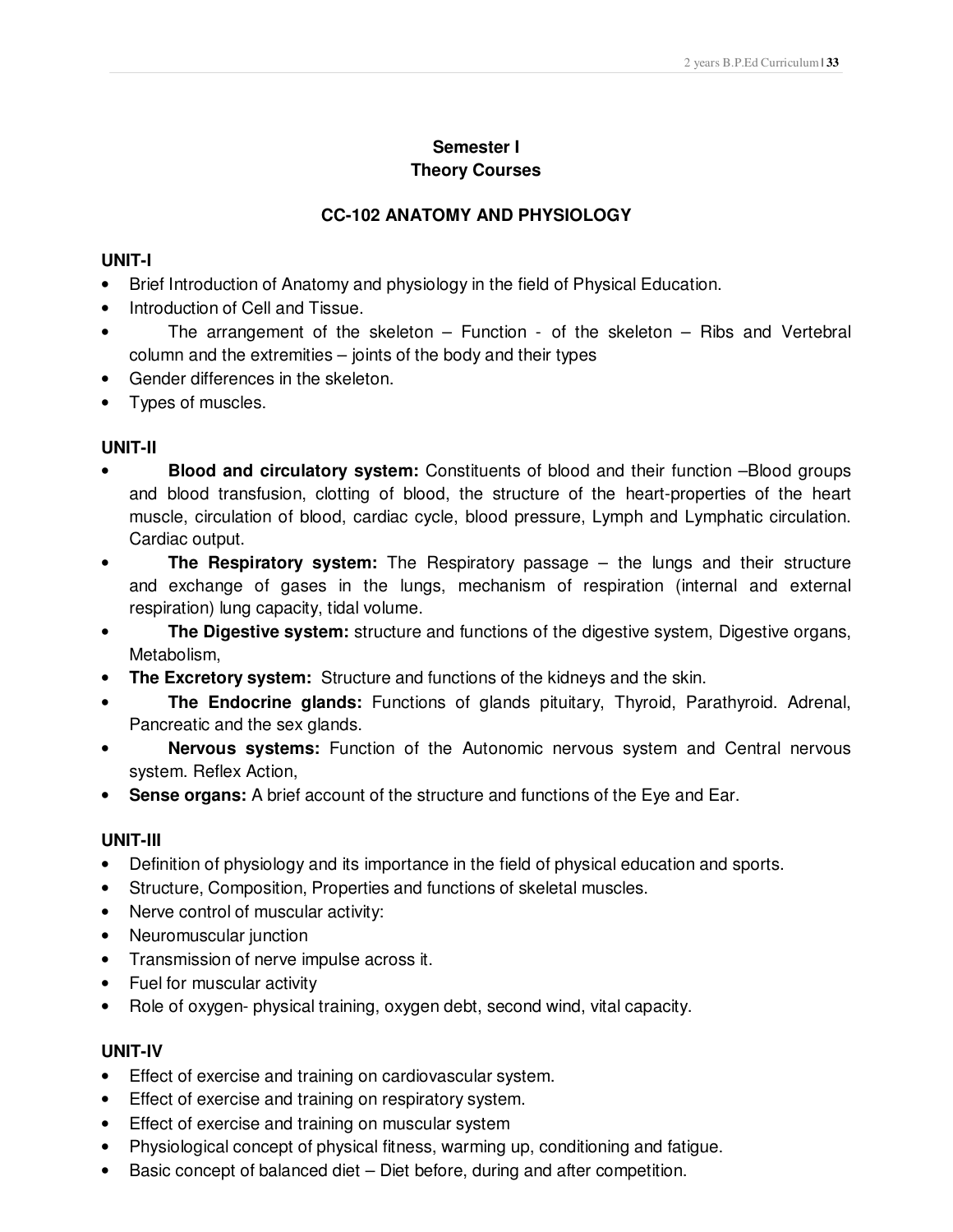#### **References:**

Gupta, A. P. (2010). Anatomy and physiology. Agra: SumitPrakashan.

Gupta, M. and Gupta, M. C. (1980). Body and anatomical science. Delhi: Swaran Printing Press. Guyton, A.C. (1996). Textbook of Medical Physiology, 9th edition. Philadelphia: W.B. Saunders.

Karpovich, P. V. (n.d.). Philosophy of muscular activity. London: W.B. Saunders Co.

Lamb, G. S. (1982). Essentials of exercise physiology. Delhi: Surjeet Publication.

Moorthy, A. M. (2014). Anatomy physiology and health education.Karaikudi: Madalayam Publications.

Morehouse, L. E. & Miller, J. (1967). Physiology of exercise. St. Louis: The C.V. Mosby Co.

Pearce, E. C. (1962). Anatomy and physiology for nurses. London: Faber & Faber Ltd. Sharma, R. D. (1979). Health and physical education, Gupta Prakashan.

Singh, S. (1979). Anatomy of physiology and health education. Ropar: Jeet Publications.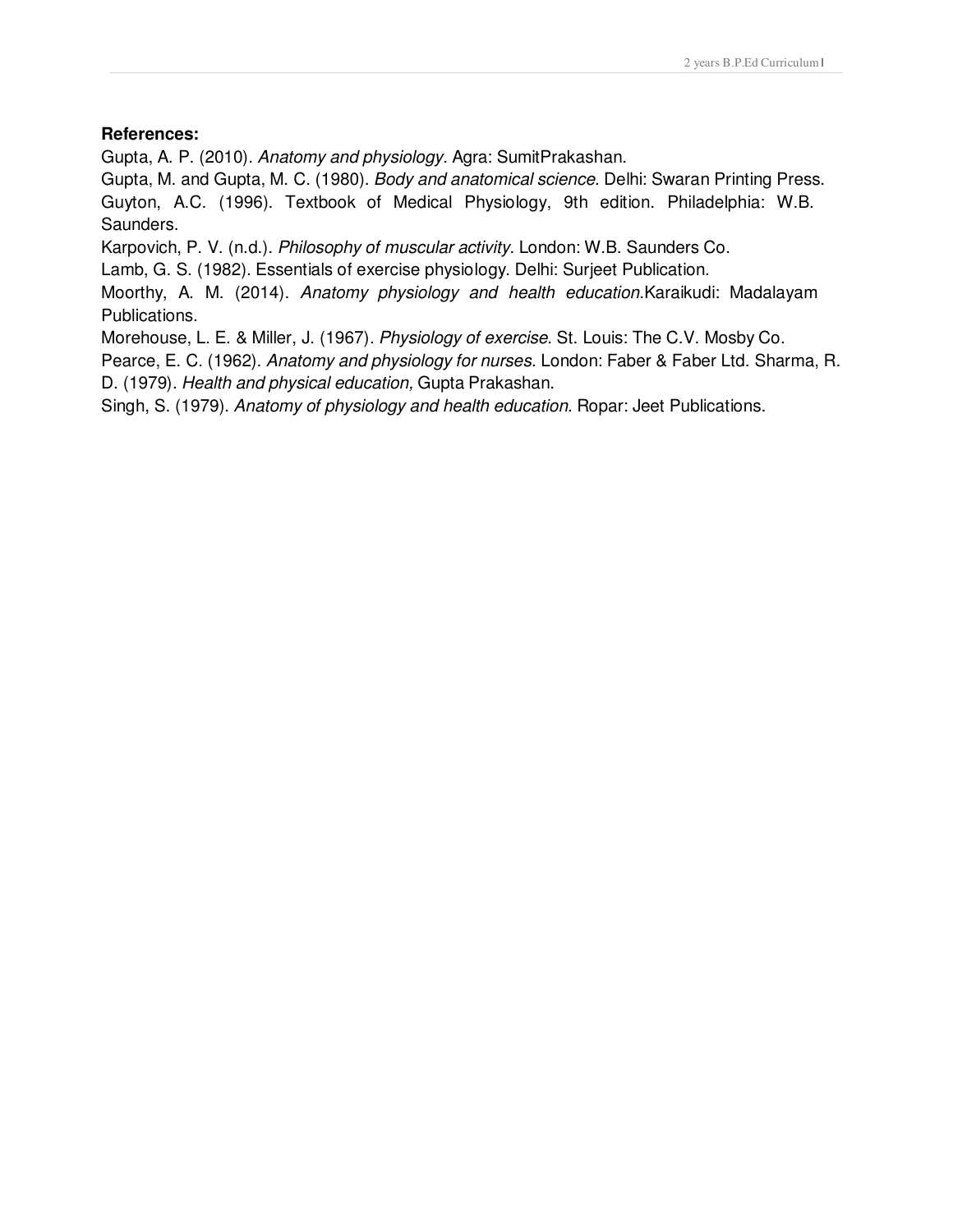### **Semester I**

#### **Theory courses CC-103 HEALTH EDUCATION AND ENVIRONMENTAL STUDIES**

#### **Unit – I Health Education**

- Concept, Dimensions, Spectrum and Determinants of Health
- Definition of Health, Health Education, Health Instruction, Health Supervision
- Aim, objective and Principles of Health Education
- Health Service and guidance instruction in personal hygiene

#### **Unit – II Health Problems in India**

- Communicable and Non Communicable Diseases
- o Obesity, Malnutrition, Adulteration in food, Environmental sanitation, Explosive
- Population,
- Personal and Environmental Hygiene for schools
- Objective of school health service, Role of health education in schools
- Health Services Care of skin, Nails, Eye health service, Nutritional service, Health appraisal, Health record, Healthful school environment, first- aid and emergency care etc.

#### **Unit – III Environmental Science**

- Definition, Scope, Need and Importance of environmental studies.
- Concept of environmental education, Historical background of environmental education,
- Celebration of various days in relation with environment.
- Plastic recycling & probation of plastic bag / cover.
- Role of school in environmental conservation and sustainable development.

## **Unit – IV Natural Resources and related environmental issues:**

- Water resources, food resources and Land resources
- Definition, effects and control measures of:
- Air Pollution, Water Pollution, Soil Pollution, Noise Pollution, Thermal Pollution
- Management of environment and Govt. policies , Role of pollution control board.

#### **References:**

Agrawal, K.C. (2001). *Environmental biology*. Bikaner: Nidhi publishers Ltd.

Frank, H. &Walter, H., (1976). Turners school health education. Saint Louis: The C.V. Mosby Company.

Nemir, A. (n.d.). The school health education. New York:Harber and Brothers. Odum, E.P. (1971). Fundamental of ecology. U.S.A.: W.B. Saunders Co.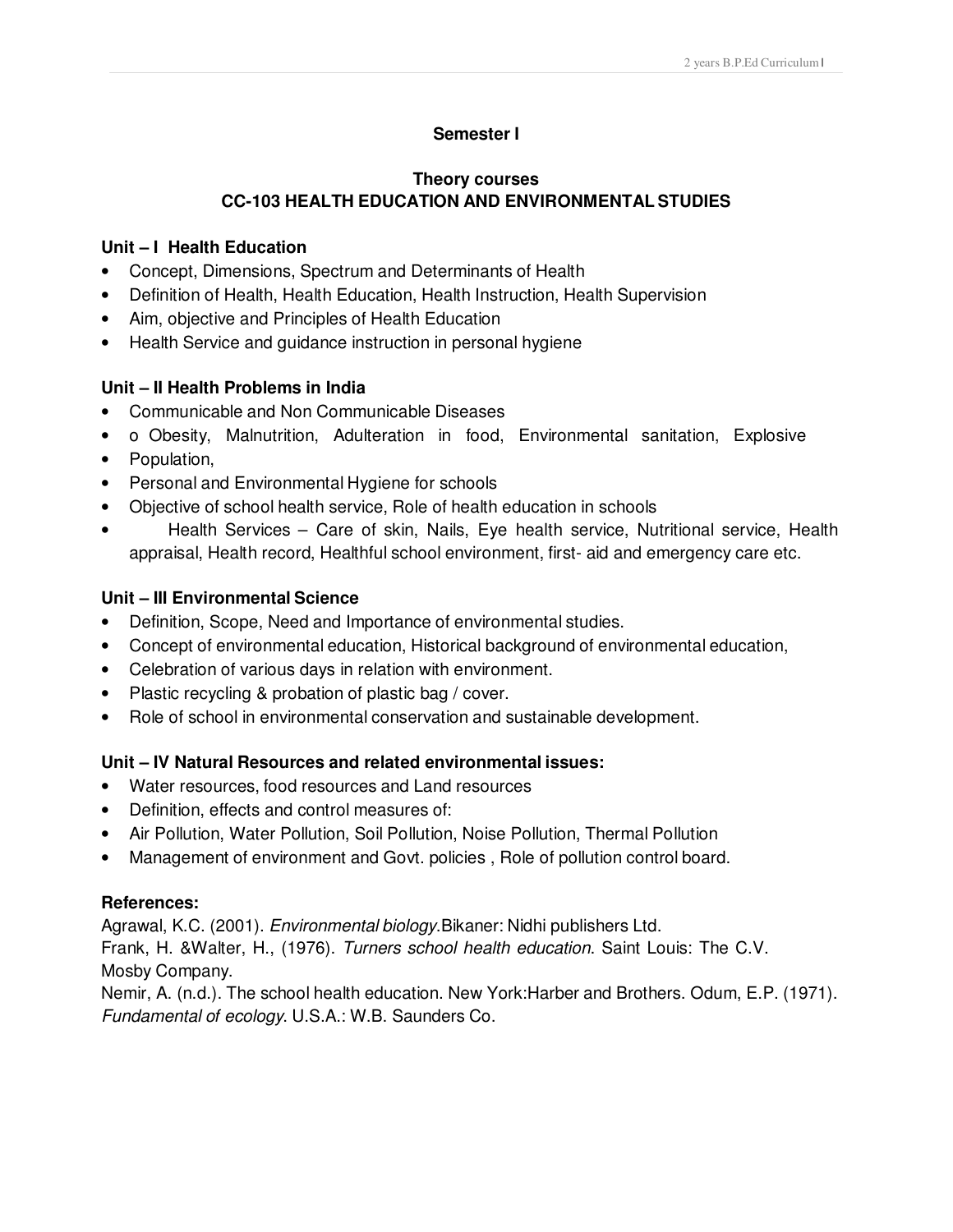# **Semester – I Theory courses EC-101 OLYMPIC MOVEMENT (ELECTIVE)**

#### **Unit – I Origin of Olympic Movement**

- Philosophy of Olympic movement
- The early history of the Olympic movement
- The significant stages in the development of the modern Olympic movement
- Educational and cultural values of Olympic movement

#### **Unit – IIModern Olympic Games**

- Significance of Olympic Ideals, Olympic Rings, Olympic Flag
- Olympic Protocol for member countries
- Olympic Code of Ethics
- Olympism in action
- Sports for All

#### **Unit – III Different Olympic Games**

- Para Olympic Games
- Summer Olympics
- Winter Olympics
- Youth Olympic Games

#### **Unit – IV Committees of Olympic Games**

- International Olympic Committee Structure and Functions
- National Olympic committees and their role in Olympic movement
- Olympic commission and their functions
- Olympic medal winners of India

#### **Reference:**

Osborne, M. P. (2004). Magictree house fact tracker: ancient greece and the olympics: a nonfiction companion to magic tree house: hour of the Olympics. New York: Random House Books for Young Readers.

Burbank, J. M., Andranovich, G. D. &Heying Boulder, C. H. (2001). Olympic dreams: the impact of mega-events on local politics: Lynne Rienner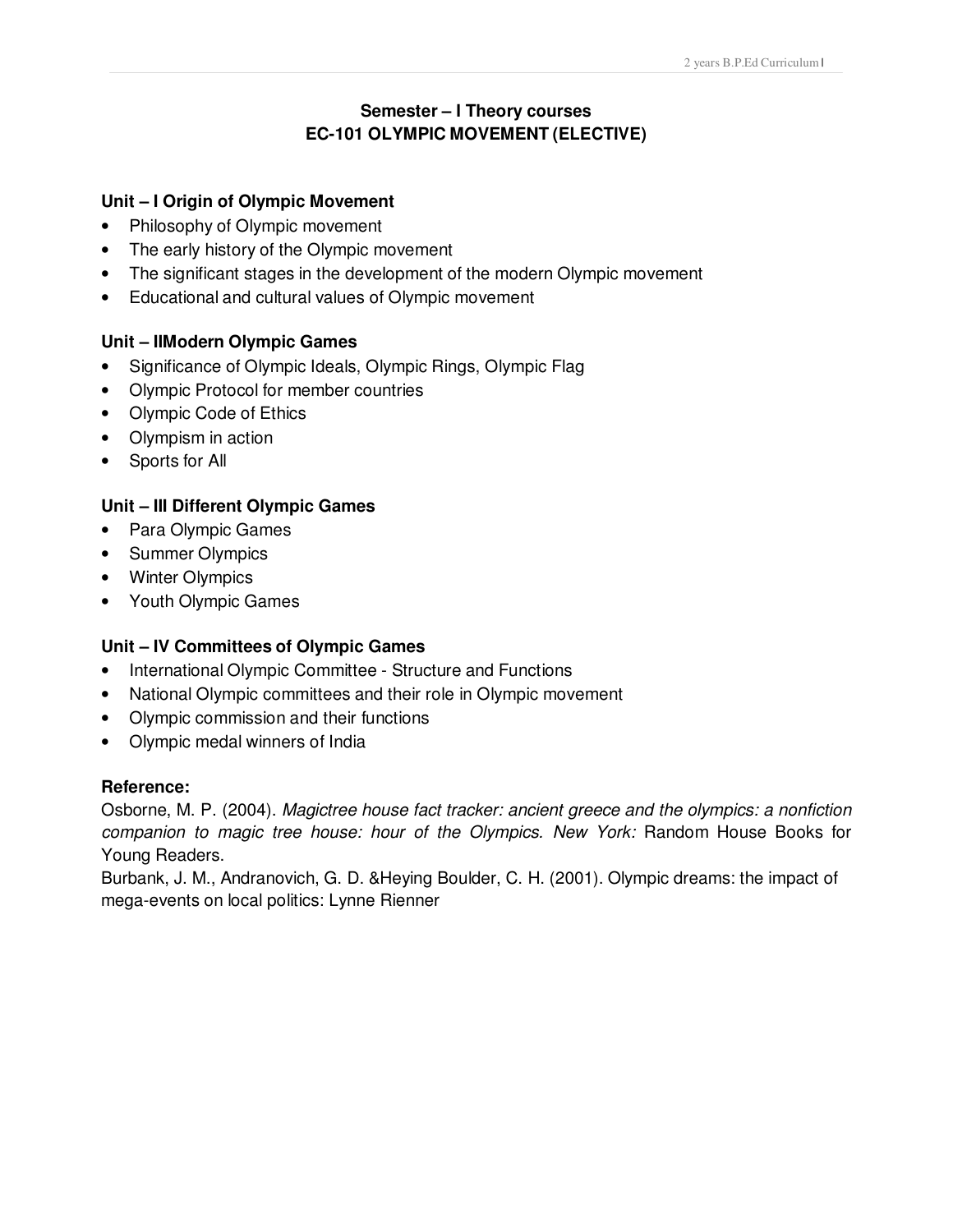## **Semester – I Theory courses EC-102 OFFICIATING AND COACHING (Elective)**

#### **Unit- I: Introduction of Officiating and coaching**

- Concept of officiating and coaching
- Importance and principles of officiating
- Relation of official and coach with management, players and spectators
- Measures of improving the standards of officiating and coaching

#### **Unit- II: Coach as a Mentor**

- Duties of coach in general, pre, during and post game.
- Philosophy of coaching
- Responsibilities of a coach on and off the field
- Psychology of competition and coaching

#### **Unit- III: Duties of Official**

- Duties of official in general, pre, during and post game.
- Philosophy of officiating
- Mechanics of officiating position, singles and movement etc.
- Ethics of officiating

#### **Unit- IV: Qualities and Qualifications of Coach and Official**

- Qualities and qualification of coach and official
- General rules of games and sports
- Eligibility rules of intercollegiate and inter-university tournaments, preparation of TA, DA bills
- Integrity and values of sports

#### **Reference Books:**

Bunn, J. W. (1968). The art of officiating sports. Englewood cliffs N.J. Prentice Hall. Bunn, J. W. (1972). Scientific principles of coaching. Englewood cliffs N. J. Prentice Hall. Dyson, G. H. (1963). The mechanics of athletics. London: University of London Press Ltd. Dyson, G. H. (1963). The mechanics of Athletics. London: University of London Press Ltd. Lawther, J.D. (1965). Psychology of coaching. New York: Pre. Hall.

Singer, R. N. (1972). Coaching, athletic & psychology.New York: M.C. Graw Hill.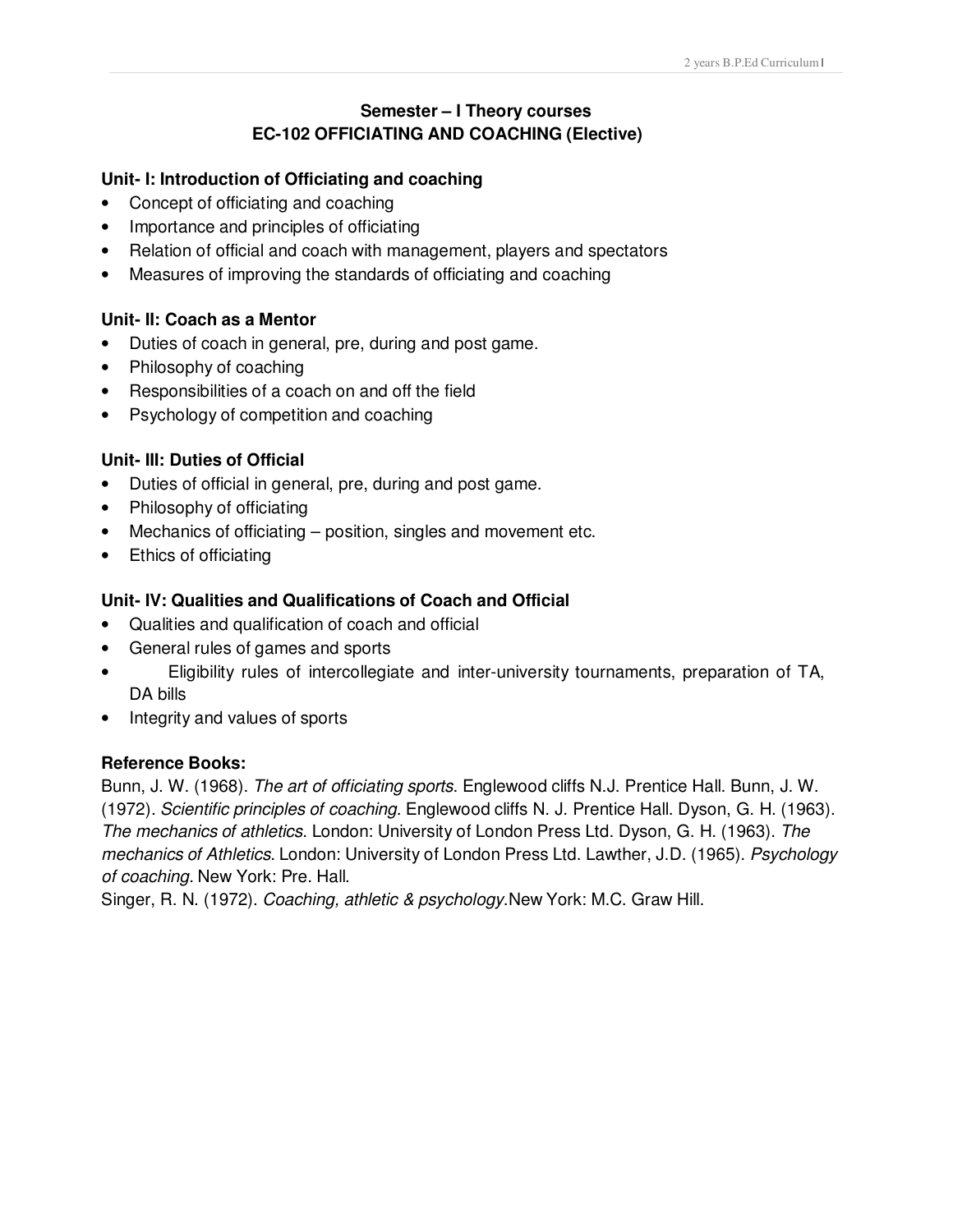#### **Semester – II**

#### **Theory Courses**

#### **CC-201 YOGA EDUCATION**

#### **Unit – I: Introduction**

- Meaning and Definition of Yoga
- Aims and Objectives of Yoga
- Yoga in Early Upanisads
- The Yoga Sutra: General Consideration
- Need and Importance of Yoga in Physical Education and Sports

#### **Unit - II: Foundation of Yoga**

- The Astanga Yoga: Yama, Niyama, Asana, Pranayama, Pratyahara, Dharana, Dhyana and Samadhi
- Yoga in the Bhagavadgita Karma Yoga, Raja Yoga, Jnana Yoga and Bhakti Yoga

#### **Unit - III Asanas**

- Effect of Asanas and Pranayama on various system of the body
- Classification of asanas with special reference to physical education and sports
- Influences of relaxtive, meditative posture on various system of the body
- Types of Bandhas and mudras
- Type of kriyas

#### **Unit – IV Yoga Education**

- Basic, applied and action research in Yoga
- Difference between yogic practices and physical exercises
- Yoga education centers in India and abroad
- Competitions in Yogasanas

#### **References:**

Brown, F. Y.(2000). How to use yoga. Delhi:Sports Publication.

Gharote, M. L. & Ganguly, H. (1988). Teaching methods for yogic practices. Lonawala: Kaixydahmoe.

Rajjan, S. M. (1985). *Yoga strenthening ofrelexation for sports man*. New Delhi:Allied Publishers.

Shankar,G.(1998). Holistic approach of yoga. New Delhi:Aditya Publishers. Shekar,K. C. (2003). Yoga for health. Delhi: Khel Sahitya Kendra.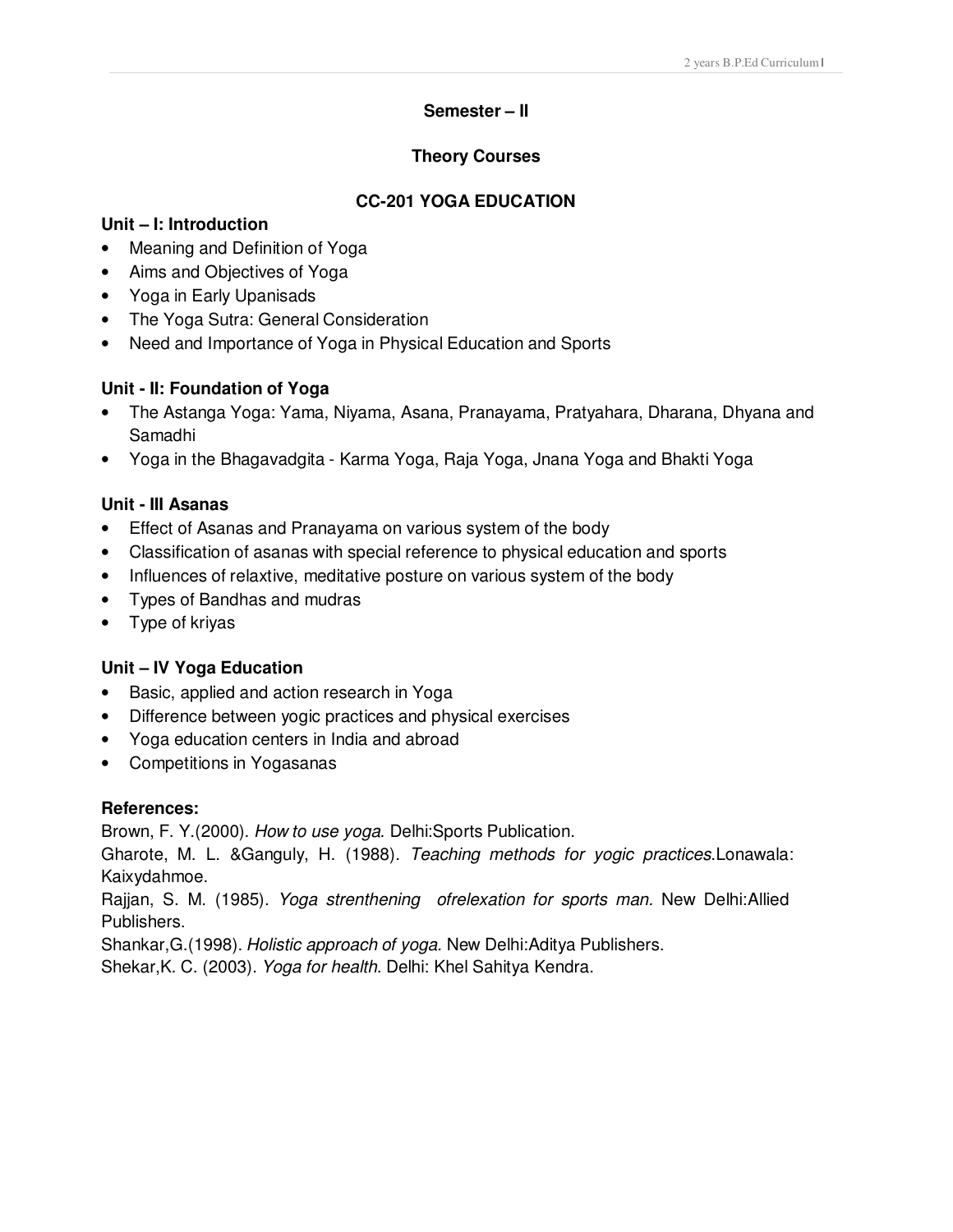## **Semester – II**

## **Theory Courses**

## **CC-202 EDUCATIONAL TECHNOLOGY AND METHODS OF TEACHING N PHYSICAL EDUCATION**

#### **Unit – I Introduction**

- Education and Education Technology- Meaning and Definitions
- Types of Education- Formal, Informal and Non- Formal education.
- Educative Process
- Importance of Devices and Methods of Teaching.

#### **Unit** – **II Teaching Technique**

- Teaching Technique Lecture method, Command method, Demonstration method, Imitation method, project method etc.
- Teaching Procedure Whole method, whole part whole method, part whole method.
- Presentation Technique Personal and technical preparation
- Command- Meaning, Types and its uses in different situations.

## **Unit – III Teaching Aids**

- Teaching Aids Meaning, Importance and its criteria for selecting teaching aids.
- Teaching aids Audio aids, Visual aids, Audio visual aids, Verbal, Chalk board, Charts, Model, Slide projector, Motion picture etc
- Team Teaching Meaning, Principles and advantage of team teaching.
- Difference between Teaching Methods and Teaching Aid.

## **Unit – IV Lesson Planning and Teaching Innovations**

- Lesson Planning Meaning, Type and principles of lesson plan.
- General and specific lesson plan.
- Micro Teaching Meaning, Types and steps of micro teaching.
- Simulation Teaching Meaning, Types and steps of simulation teaching.

#### **Reference:**

Bhardwaj, A. (2003). New media of educational planning.New Delhi:Sarup of Sons. Bhatia, & Bhatia,(1959). The principles and methods of teaching. New Delhi: Doaba House. Kochar, S.K. (1982). Methods and techniques of teaching.New Delhi: Sterling Publishers Pvt. Ltd.

Sampath, K.,Pannirselvam, A. &Santhanam, S. (1981). Introduction to educational technology.New Delhi: Sterling Publishers Pvt. Ltd.

Walia, J.S. (1999). Principles and methods of education.Jullandhar:Paul Publishers.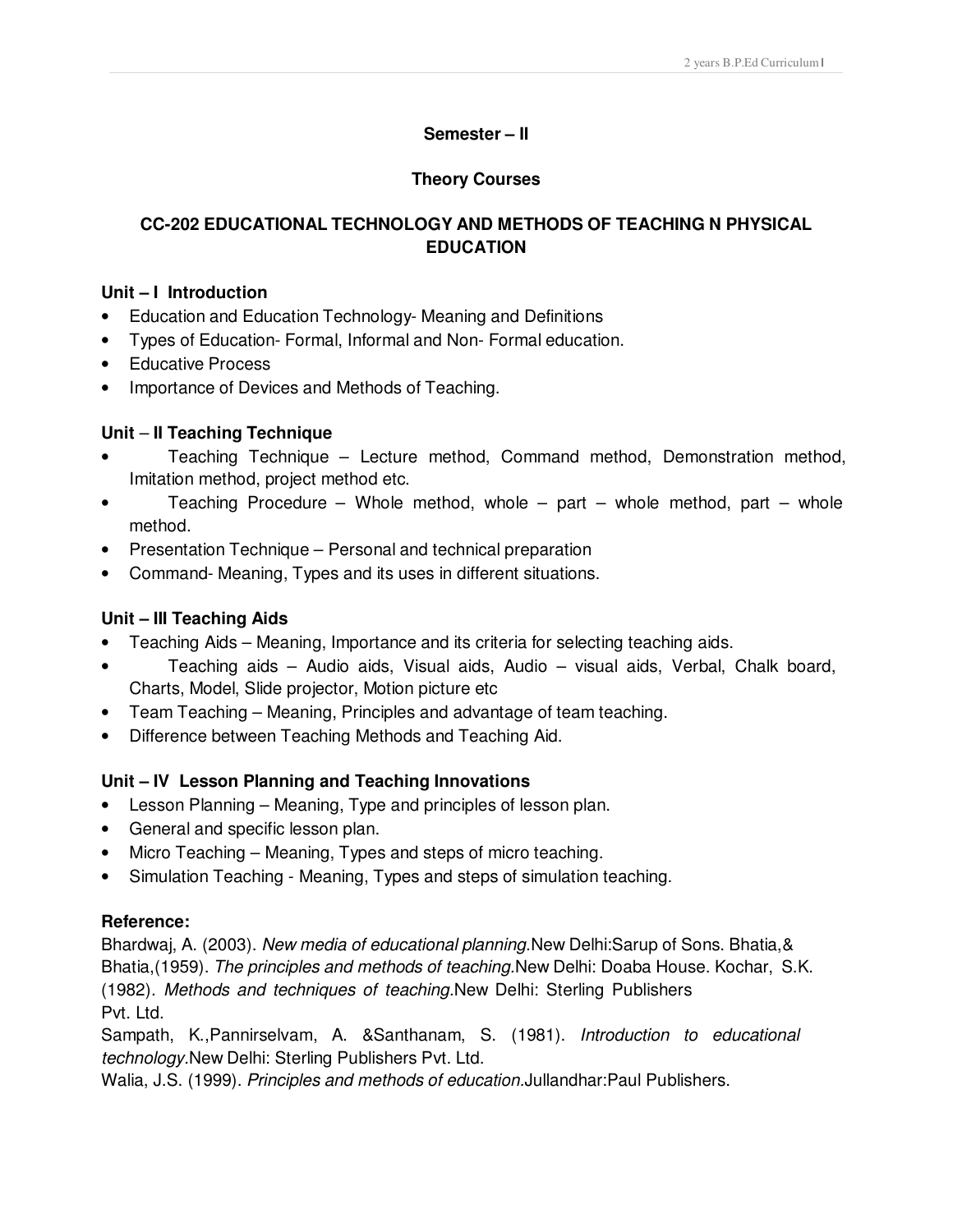#### **Semester – II Theory Courses CC-203 ORGANZATION AND ADMINISTRATION IN PHYSICAL EUCATION**

#### **Unit – I: Organization and administration**

- Meaning and importance of Organization and Administration in physical education
- Qualification and Responsibilities of Physical Education teacher and pupil leader
- Planning and their basic principles,
- Program planning: Meaning, Importance, Principles of program planning in physical education.
- Functions of Planning, organizing, staffing, directing, communicating, co-ordination, controlling, evaluating and innovating.

#### **Unit- II: Office Management, Record, Register & Budget**

- Office Management: Meaning, definition, functions and kinds of office management
- Records and Registers: Maintenance of attendance Register, stock register, cash register, physical efficiency record, Medical examination Record.
- Budget: Meaning, Importance of Budget making,
- Criteria of a good Budget, Sources of Income, Expenditure, Preparation of Budget.

#### **Unit-III: Facilities, & Time-Table Management**

- Facilities and equipment management: Types of facilities Infrastructure-indoor, out door.
- Care of school building, Gymnasium, swimming pool, Play fields, Play grounds
- Equipment: Need, importance, purchase, care and maintenance.
- Time Table Management: Meaning, Need, Importance and Factor affecting time table.

#### **Unit-IV:Competition Organization**

- Importance of Tournament,
- Types of Tournament and its organization structure Knock-out Tournaments, League or Round Robin Tournaments, Combination Tournament and challenge Tournament.
- Organization structure of Athletic Meet
- Sports Event Intramurals & Extramural Tournament planning

#### **References:**

Broyles, F. J. &Rober, H. D. (1979). Administration of sports, Athletic programme: A Managerial Approach. New York: Prentice hall Inc.

Bucher, C. A. (1983). Administration of Physical Education and Athletic programme.St. Lolis: The C.V. Hosby Co.

Kozman, H.C. Cassidly, R. & Jackson, C. (1960).Methods in Physical Education. London: W.B. Saunders Co.

Pandy, L.K. (1977). Methods in Physical Education.Delhe: Metropolitan Book Depo.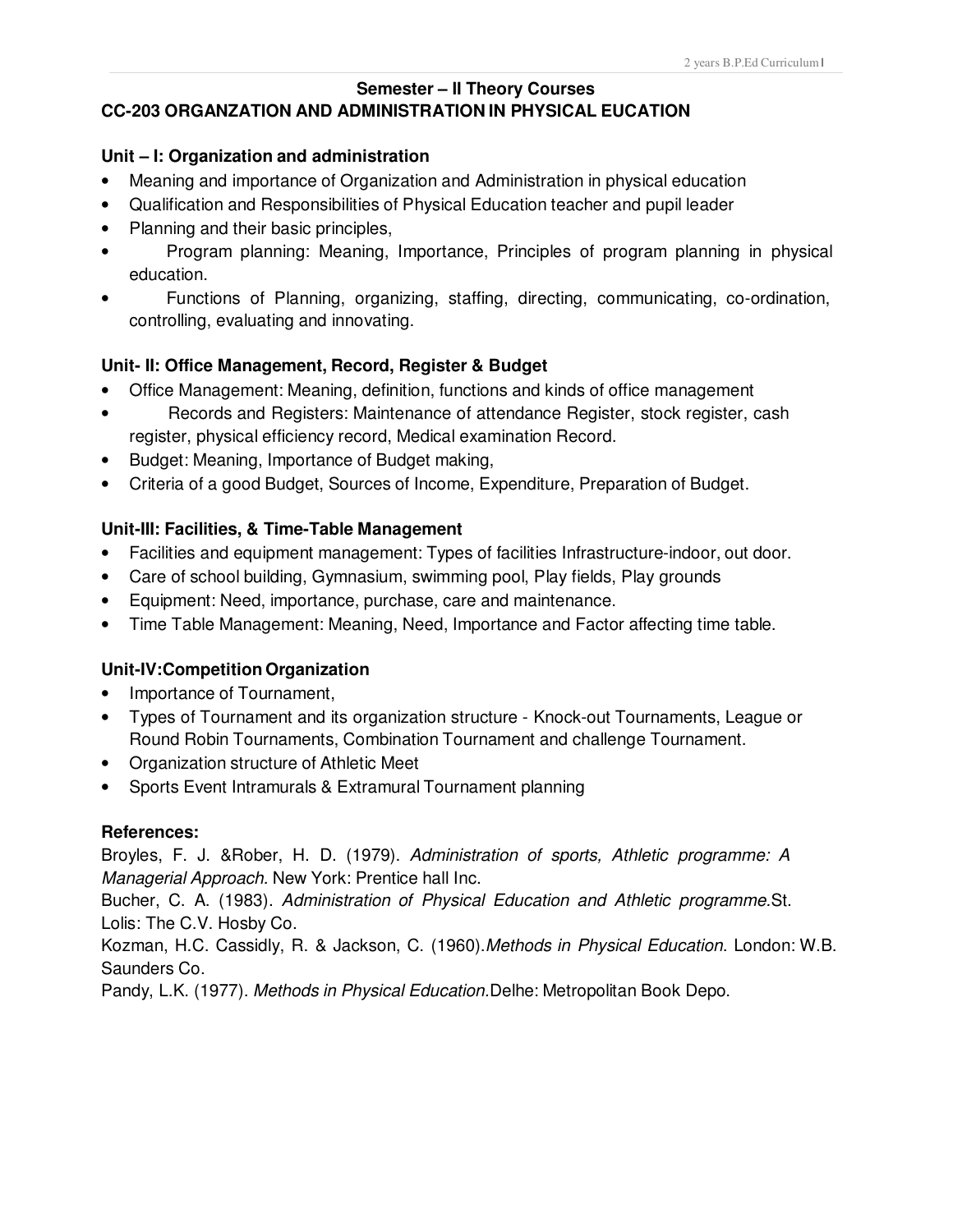Sharma, V.M. & Tiwari, R.H.: (1979). Teaching Methods in Physical Education. Amaravati: Shakti Publication.

Thomas, J. P.(1967). Organization & administration of Physical Education. Madras: Gyanodayal Press.

Tirunarayanan, C. &Hariharan, S. (1969). Methods in Physical Education.Karaikudi: South India Press.

Voltmer, E. F. &Esslinger, A. A. (1979).The organization and administration of Physical Education. New York: Prentice Hall Inc.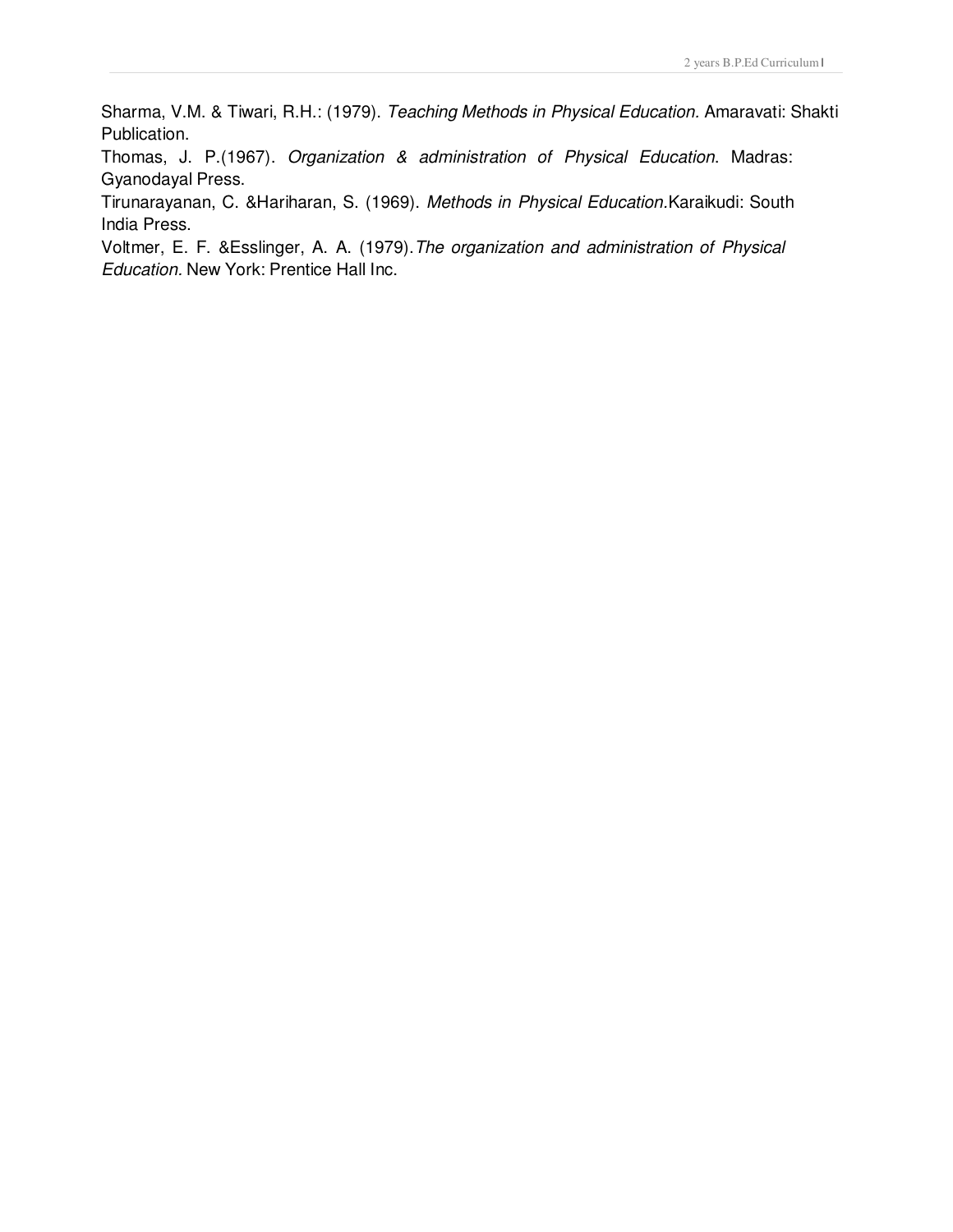# **Semester – II Theory Courses**

# **EC-201 CONTEMPORARY ISSUES IN PHYSICAL EDUCATION, FITNESS AND WELLNESS (ELECTIVE)**

## **Unit – I Concept of Physical Education and Fitness**

- Definition, Aims and Objectives of Physical Education, fitness and Wellness
- Importance and Scope of fitness and wellness
- Modern concept of Physical fitness and Wellness
- Physical Education and its Relevance in Inter Disciplinary Context.

# **Unit – II Fitness, Wellness and Lifestyle**

- Fitness Types of Fitness and Components of Fitness
- Understanding of Wellness
- Modern Lifestyle and Hypo kinetic Diseases Prevention and Management
- Physical Activity and Health Benefits

# **Unit – III Principles of Exercise Program**

- Means of Fitness development aerobic and anaerobic exercises
- Exercises and Heart rate Zones for various aerobic exercise intensities
- Concept of free weight Vs Machine, Sets and Repetition etc
- Concept of designing different fitness training program for different age group.

# **Unit – IV Safety Education and Fitness Promotion**

- Health and Safety in Daily Life
- First Aid and Emergency Care
- Common Injuries and their Management
- Modern Life Style and Hypo-kinetic Disease –Prevention and Management

## **References:**

Difiore, J.(1998). Complete guide to postnatal fitness. London: A & C Black,.

Giam, C.K & The, K.C. (1994). Sport medicine exercise and fitness. Singapore: P.G. Medical Book.

Mcglynn, G., (1993). Dynamics of fitness. Madison: W.C.B Brown.

Sharkey, B. J.(1990). Physiology of fitness, Human Kinetics Book.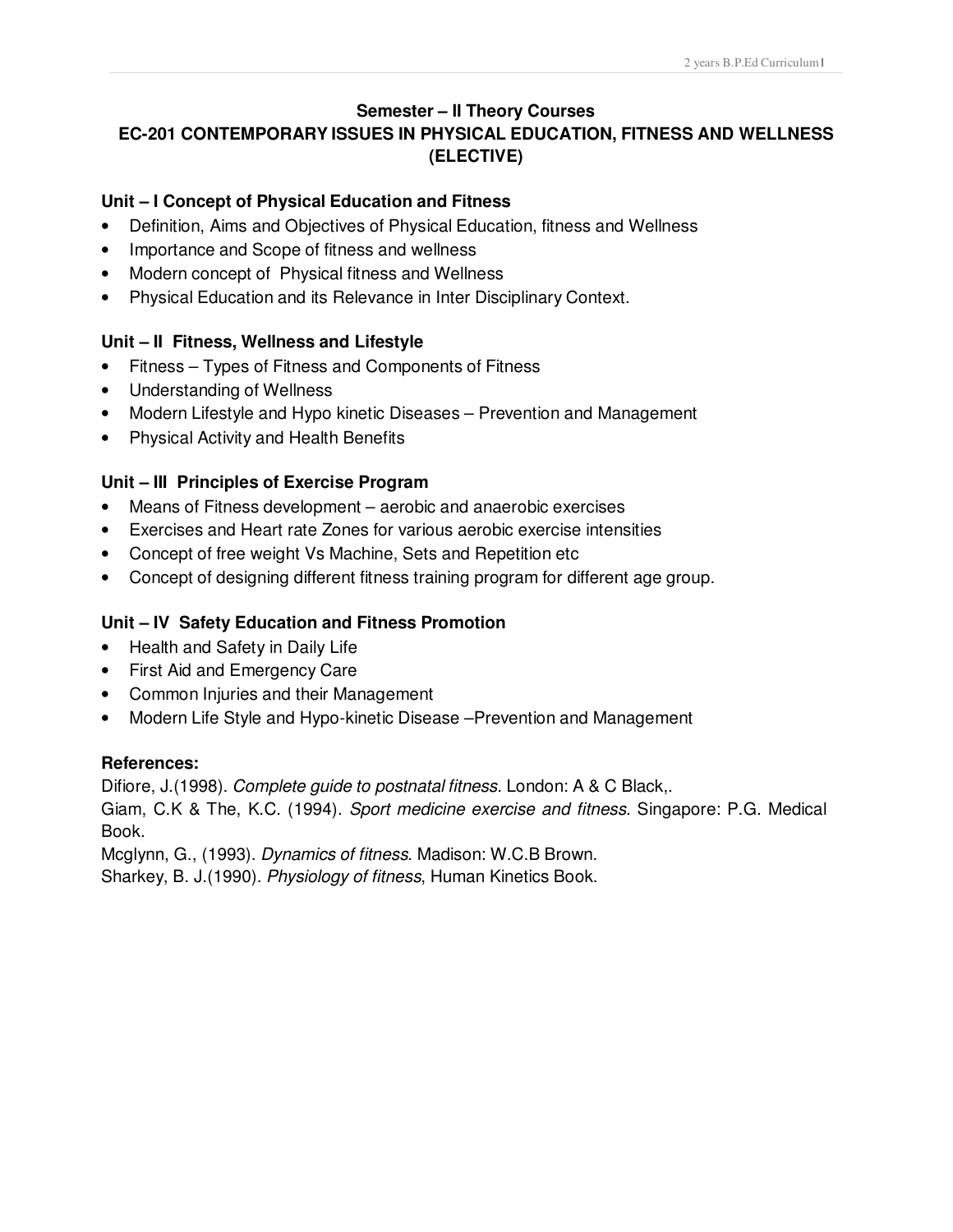## **Semester II Theory courses EC-202 SPORTS NUTRITION AND WEIGHT MANAGEMENT (ELECTIVE)**

## **Unit – I Introduction to Sports Nutrition**

- Meaning and Definition of Sports Nutrition
- Basic Nutrition guidelines
- Role of nutrition in sports
- Factor to consider for developing nutrition plan

## **Unit – II Nutrients: Ingestion to energy metabolism**

- Carbohydrates, Protein, Fat Meaning, classification and its function
- Role of carbohydrates, Fat and protein during exercise
- Vitamins, Minerals, Water Meaning, classification and its function
- Role of hydration during exercise, water balance, Nutrition daily caloric requirement and expenditure.

#### **Unit – III Nutrition and Weight Management**

- Meaning of weight management Concept of weight management in modern era Factor affecting weight management and values of weight management
- Concept of BMI (Body mass index), Obesity and its hazard, Myth of Spot reduction, Dieting versus exercise for weight control, Common Myths about Weight Loss
- Obesity Definition, meaning and types of obesity,
- Health Risks Associated with Obesity, Obesity Causes and Solutions for Overcoming Obesity.

#### **Unit – IV Steps of planning of Weight Management**

- Nutrition Daily calorie intake and expenditure, Determination of desirable body weight
- Balanced diet for Indian School Children, Maintaining a Healthy Lifestyle
- Weight management program for sporty child, Role of diet and exercise in weight management, Design diet plan and exercise schedule for weight gain and loss

#### **References:**

Bessesen, D. H. (2008). Update on obesity. J ClinEndocrinolMetab.93(6), 2027-2034. Butryn, M.L., Phelan, S., &Hill, J. O.(2007). Consistent self-monitoring of weight: a key component of successful weight loss maintenance.Obesity(Silver Spring). 15(12), 3091- 3096.

Chu, S.Y. & Kim, L. J. (2007). Maternal obesity and risk of stillbirth: a metaanalysis. Am J ObstetGynecol, 197(3), 223-228.

DeMaria, E. J. (2007). Bariatric surgery for morbid obesity. N Engl J Med, 356(21), 2176-2183. Dixon, J.B., O'Brien, P.E., Playfair, J. (n.d.). Adjustable gastric banding and conventional therapy for type 2 diabetes: a randomized controlled trial. JAMA. 299(3), 316-323.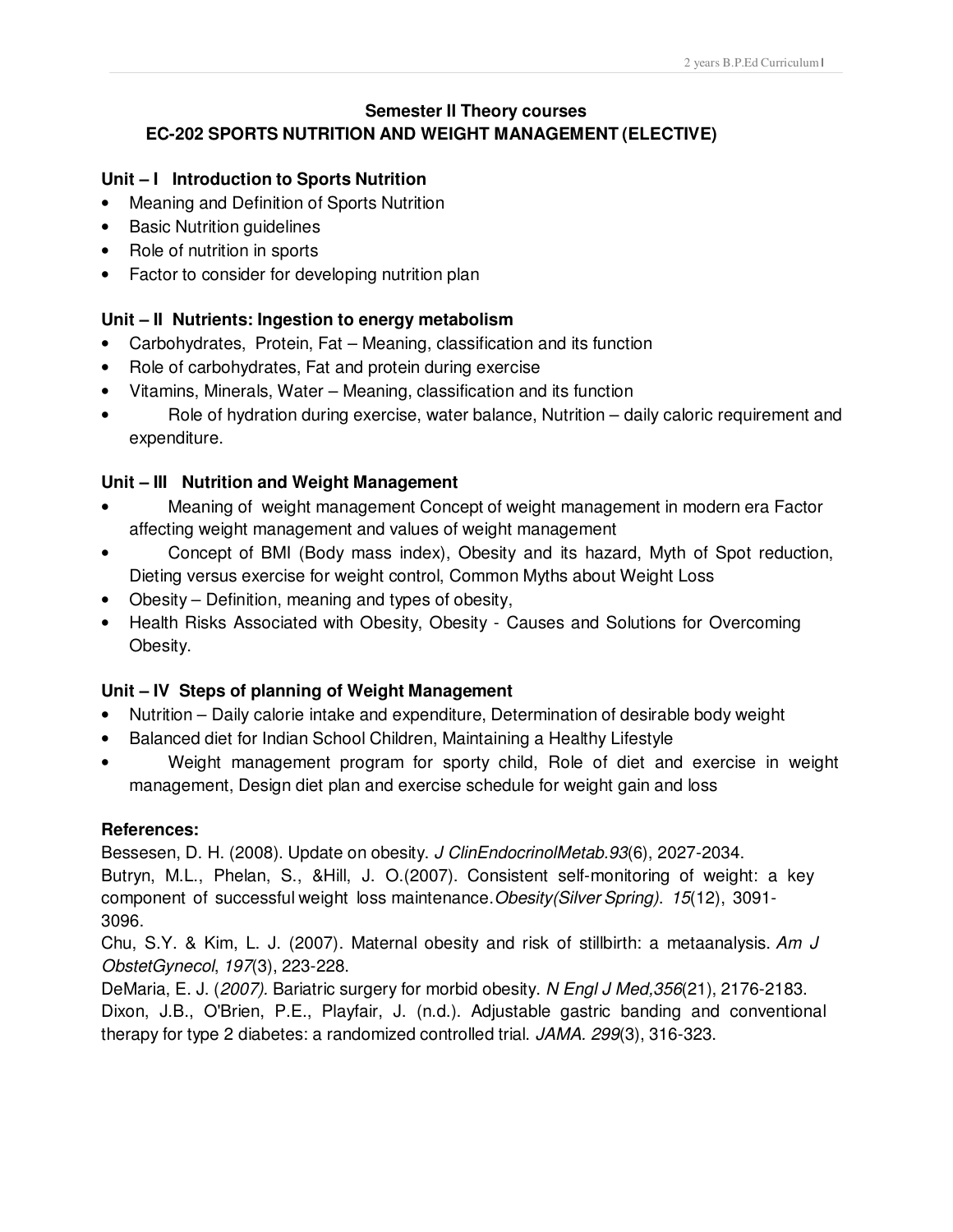# **Semester – III Theory Courses CC-301 SPORTS TRAINING**

#### **Unit – I Introduction to Sports Training**

- Meaning and Definition of Sports Training
- Aim and Objective of Sports Training
- Principles of Sports Training
- System of Sports Training Basic Performance, Good Performance and High Performance Training

#### **Unit – II Training Components**

- Strength Mean and Methods of Strength Development
- Speed Mean and Methods of Speed Development
- Endurance Mean and Methods of Endurance Development
- Coordination Mean and Methods of coordination Development
- Flexibility Mean and Methods of Flexibility Development

#### **Unit – III Training Process**

- Training Load- Definition and Types of Training Load
- Principles of Intensity and Volume of stimulus
- Technical Training Meaning and Methods of Technique Training
- Tactical Training Meaning and Methods of Tactical Training

## **Unit – IV Training programming and planning**

- Periodization Meaning and types of Periodization
- Aim and Content of Periods Preparatory, Competition, Transitional etc.
- Planning Training session
- Talent Identification and Development

#### **Reference:**

Dick, W. F. (1980). Sports training principles. London: Lepus Books. Harre, D. (1982). Principles of sports training. Berlin: Sporulated.

Jensen, R. C.& Fisher, A.G. (1979). Scientific basis of athletic conditioning. Philadelphia: Lea and Fibiger, 2<sup>nd</sup>Edn.

Matyyew, L.P. (1981). Fundamental of sports training. Moscow: Progress Publishers. Singh, H.

(1984).Sports training, general theory and methods.Patials: NSNIS.

Uppal, A.K., (1999). Sports Training. New Delhi: Friends Publication.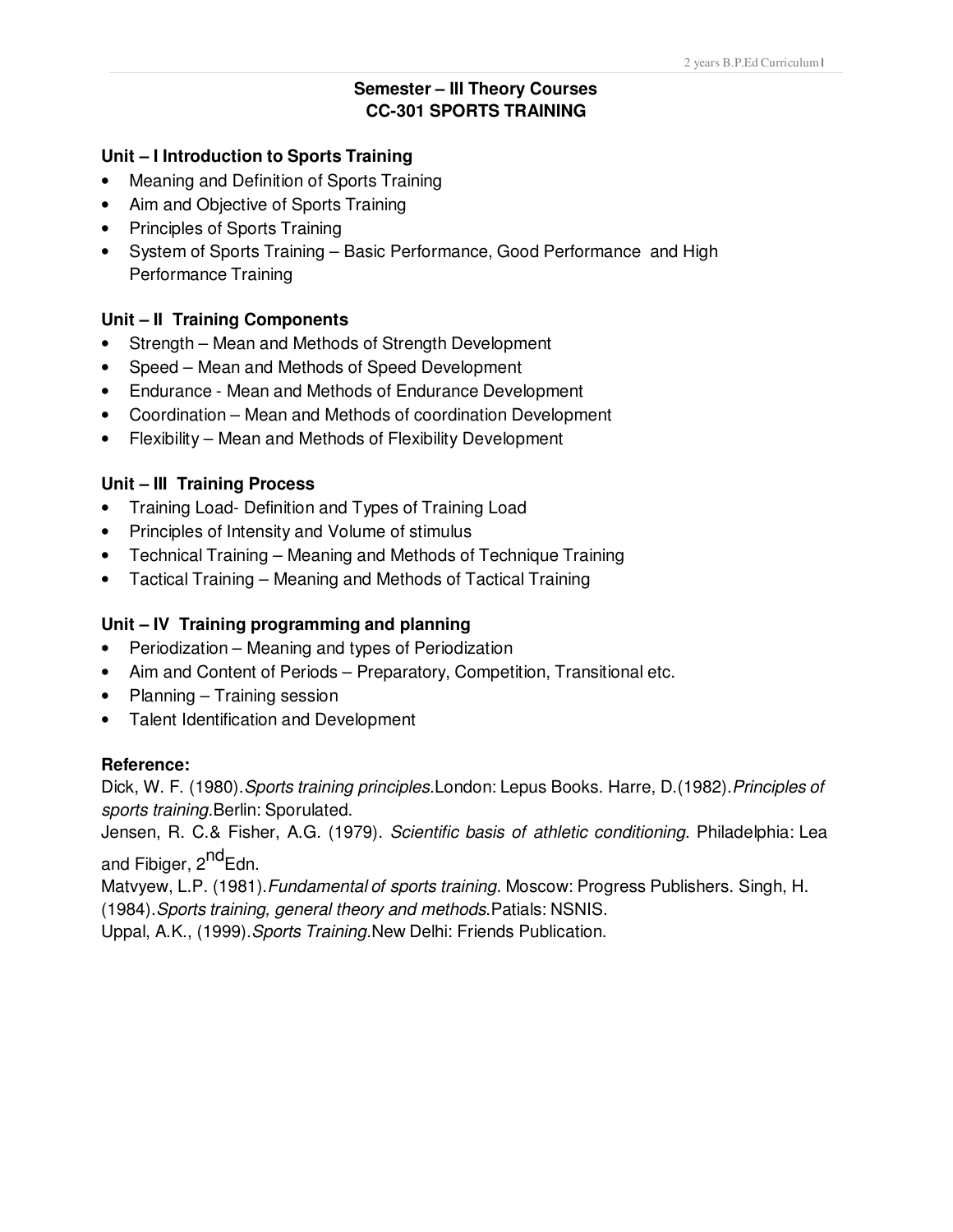## **Semester III Theory Courses CC-302 COMPUTER APPLICATIONS IN PHYSICAL EDUCATION**

#### **Unit – I: Introduction to Computer**

- Meaning, need and importance of information and communication technology (ICT).
- Application of Computers in Physical Education
- Components of computer, input and output device
- Application software used in Physical Education and sports

#### **Unit – II: MS Word**

- Introduction to MS Word
- Creating, saving and opening a document
- Formatting Editing features Drawing table ,
- page setup, paragraph alignment, spelling and grammar check printing option, inserting page number, graph, footnote and notes

#### **Unit – III: MS Excel**

- Introduction to MS Excel
- Creating, saving and opening spreadsheet
- creating formulas
- Format and editing features adjusting columns width and row height understanding charts.

#### **Unit – IV: MS Power Point**

- Introduction to MS Power Point
- Creating, saving and opening a ppt. file
- format and editing features slide show , design , inserting slide number
- picture ,graph ,table
- Preparation of Power point presentations

#### **References:**

Irtegov, D. (2004). Operating system fundamentals. Firewall Media.

Marilyn, M.& Roberta, B.(n.d.). Computers in your future. 2nd edition, India: Prentice Hall. Milke, M.(2007). Absolute beginner's guide to computer basics. Pearson Education Asia. Sinha, P. K. & Sinha, P. (n.d.). Computer fundamentals. 4th edition, BPB Publication.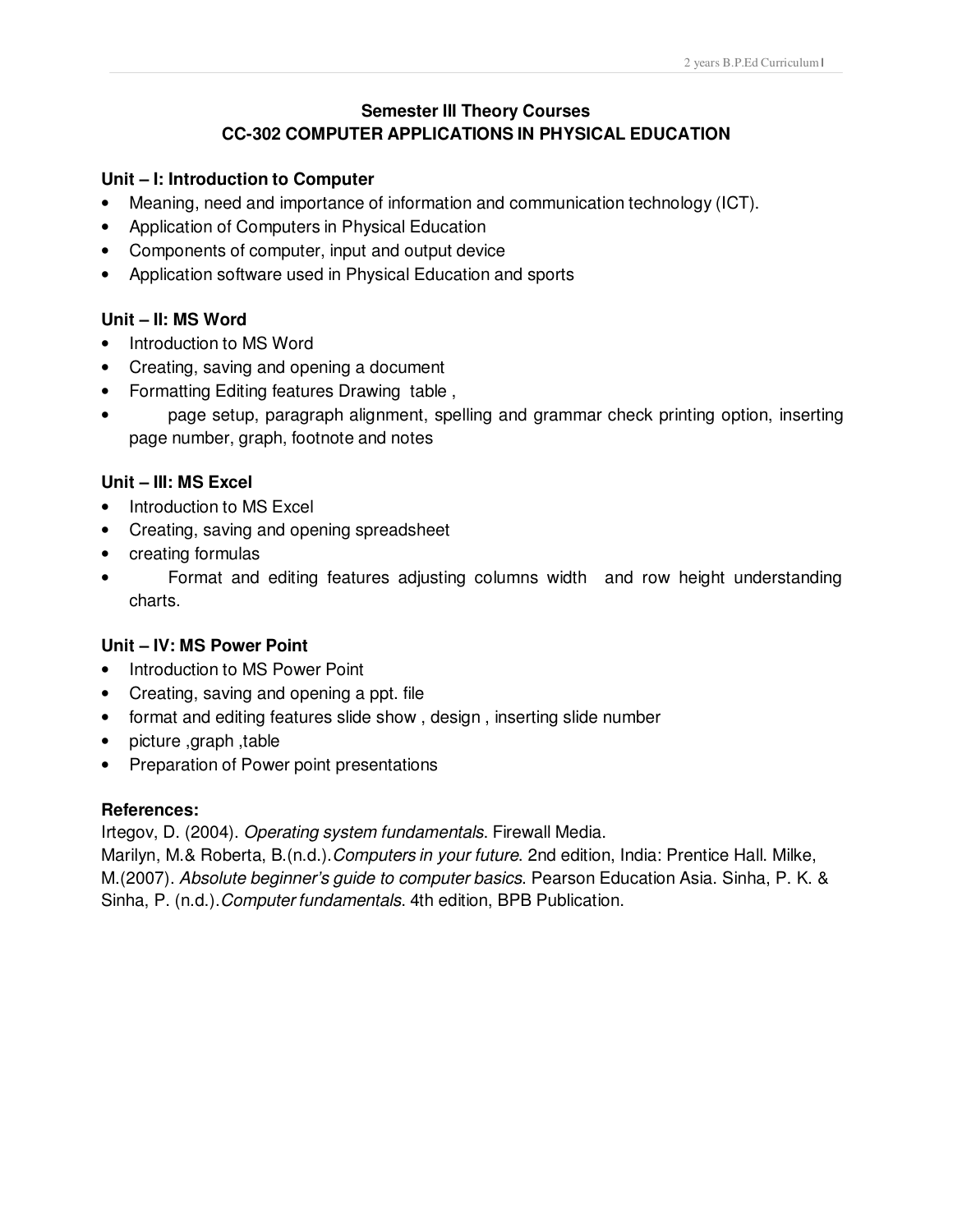#### **Semester – III Theory Courses CC-303 SPORTS PSYCHOLOGY AND SOCIOLOGY**

#### **Unit -I: introduction**

- Meaning, Importance and scope of Educational and Sports Psychology
- General characteristics of Various Stages of growth and development
- Types and nature of individual differences; Factors responsible –Heredity And environment
- Psycho-sociological aspects of Human behavior in relation to physical education and sports

#### **Unit-II: Sports Psychology**

- Nature of learning, theories of learning, Laws of learning,
- Plateau in Learning; & transfer of training
- Meaning and definition of personality, characteristics of personality,
- Dimension of personality, Personality and Sports performance
- Nature of motivation: Factors influencing motivation; Motivation and techniques and its impact on sports performance.
- Mental Preparation Strategies: Attention focus, Self- talk, Relaxation, Imaginary.
- Aggression and Sports, Meaning and nature of anxiety, Kinds of anxiety
- Meaning and nature of stress; Types of stress, Anxiety, Stress, Arousal and their effects on sports performance

#### **Unit-III: Relation between Social Science and Physical Education**.

- Orthodoxy, customs, Tradition and Physical Education.
- Festivals and Physical Education.
- Socialization through Physical Education.
- Social Group life, Social conglomeration and Social group, Primary group and Remote group.

#### **Unit-4 Culture : Meaning and Importance**.

- Features of culture,
- Importance of culture.
- Effects of culture on people life style.
- Different methods of studying Observation/ Inspection method, Questionnaire method, Interview method

#### **References:**

Ball, D. W. & Loy, J. W. (1975).Sport and social order; Contribution to the sociology of sport.London: Addison Wesley Publishing Co., Inc.

Blair, J.& Simpson, R.(1962). *Educational psychology*, New York:McMillan Co.

Cratty, B. J.(1968). Psychology and physical activity. Eaglewood Cliffs. Prentice Hall.

Kamlesh, M.L. (1998). Psychology inphysical education and sport. New Delhi:Metropolitan Book Co.

Loy, J. W., Kenyon, G. S. & McPherson, B. D. (1978). Sport and social system. London: Addison Wesley Publishing Company Inc.

Loy, J. W., Kenyon, G. S. & McPherson, B. D. (1981). Sports culture and society. Philadelphia: Lea &Febiger.

Mathur, S.S., (1962). Educational psychology. Agra. VinodPustakMandir.

Skinnner, C. E., (1984.). *Education psychology*. New Delhi: Prentice Hall of India.

William, F. O.&Meyer, F. N. (1979). A handbook of sociology. New Delhi: Eurasia Publishing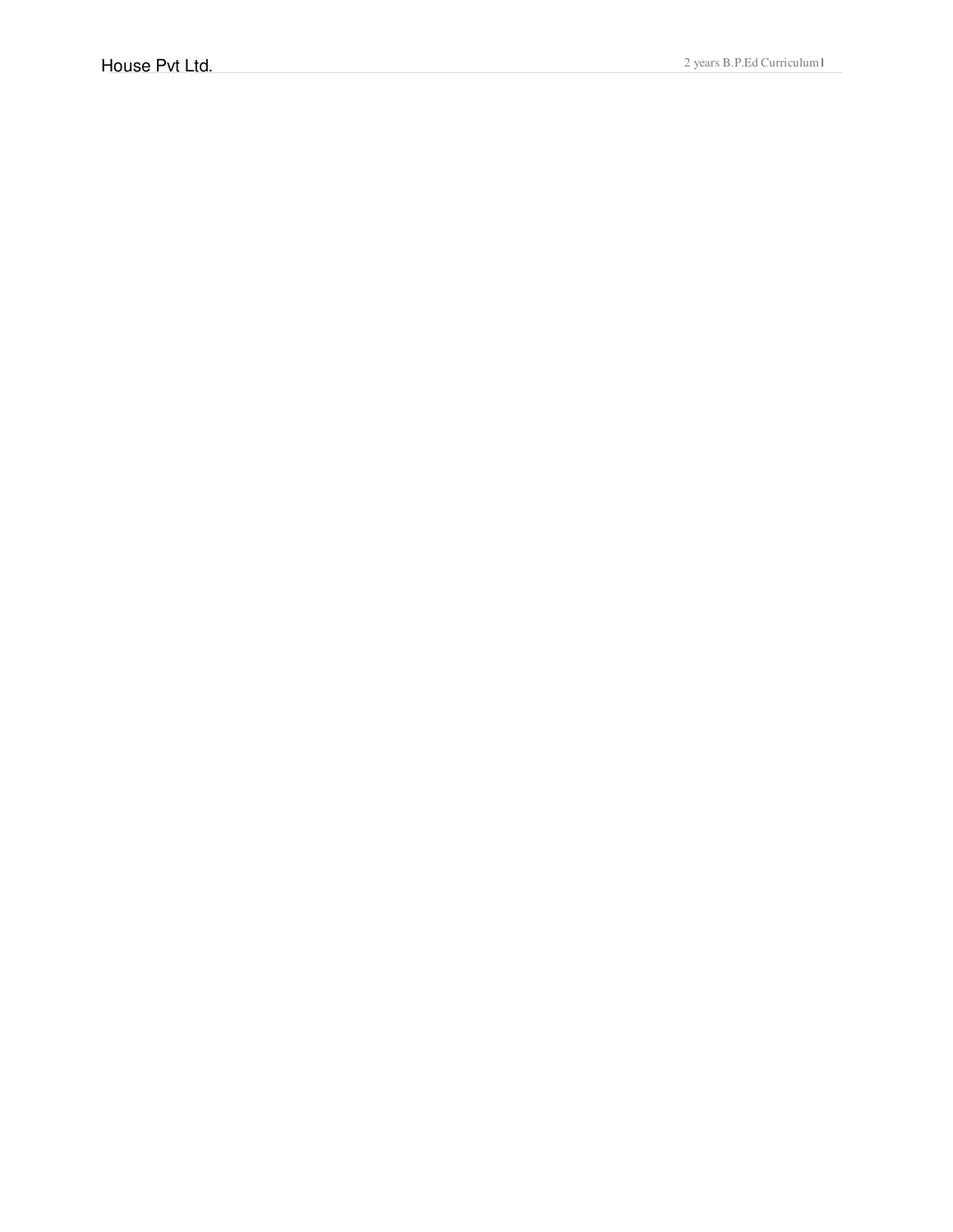# **Semester – III Theory Courses EC-301 SPORTS MEDICINE, PHYSIOTHERAPY AND REHANLITATION (ELECTIVE)**

#### **Unit-I: - Sports Medicine:**

- Sports Medicine: Meaning, Definition, Aims, Objectives, Modern Concepts and
- Importance.
- Athletes Care and Rehabilitation: Contribution of Physical Education Teachers and
- Coaches.
- Need and Importance of the study of sports injuries in the field of Physical Education
- Prevention of injuries in sports Common sports injuries Diagnosis –
- First Aid Treatment Laceration Blisters Contusion Strain Sprain Fracture Dislocation and Cramps – Bandages – Types of Bandages – trapping and supports.

## **Unit-II: Physiotherapy**

Definition – Guiding principles of physiotherapy, Importance of physiotherapy, Introduction and demonstration of treatments - Electrotherapy – infrared rays – Ultraviolet rays –short wave diathermy – ultrasonic rays.

# **Unit-III: Hydrotherapy:**

• Introduction and demonstration of treatments of Cry therapy, Thermo therapy, Contrast Bath, Whirlpool Bath – Steam Bath – Sauna Bath – Hot Water Fomentation – Massage: History of Massage – Classification of Manipulation (Swedish System) physiological Effect of Massage.

# **Unit-IV: Therapeutic Exercise:**

• Definition and Scope – Principles of Therapeutic Exercise – Classification, Effects and uses of Therapeutic exercise – passive Movements (Relaxed, Forced and passive - stretching) – active movements (concentric, Eccentric and static) application of the therapeutic exercise: Free Mobility Exercise – Shoulder, Elbow – Wrist and Finger Joints - Hips, Knee, ankle and Foot joints – Trunk. Head and Neck exercises.

## **References:**

Christine, M. D., (1999). Physiology of sports and exercise.USA: Human Kinetics.

Conley, M. (2000). *Bioenergetics of exercise training*. In T.R. Baechle, & R.W. Earle, (Eds.), Essentials of Strength Training and Conditioning (pp. 73-90). Champaign, IL: Human Kinetics. David, R. M. (2005). Drugs in sports, (4th Ed). Routledge Taylor and Francis Group.

Hunter, M. D. (1979). A dictionary for physical educators. In H. M. Borrow & R. McGee, (Eds.), A Practical approach to measurement in Physical Education (pp. 573-74). Philadelphia: Lea &Febiger

Jeyaprakash, C. S., Sports Medicine, J.P. Brothers Pub., New Delhi, 2003.

Khanna, G.L., (1990). Exercise physiology & sports medicine. Delhi:Lucky Enterprises.

Mathew, D.K. & Fox, E.L, (1971). Physiological basis of physical education and athletics. Philadelphia:W.B. Saunders Co.

Pandey, P.K., (1987). Outline of sports medicine, New Delhi: J.P. Brothers Pub. Williams, J. G. P. (1962). Sports medicine. London: Edward Arnold Ltd.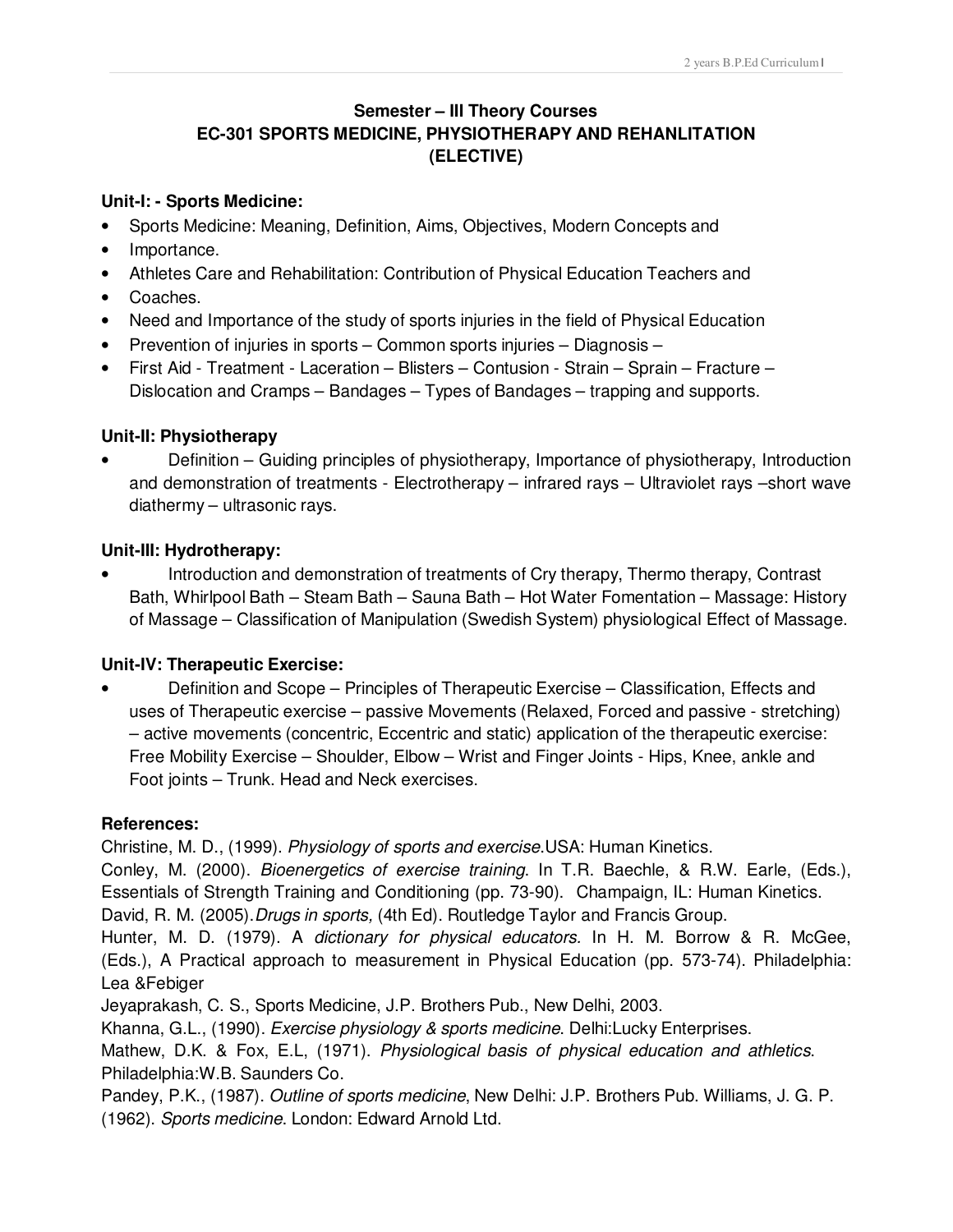## **Semester – III Theory Courses EC-302 CURRICULUM DESIGN (Elective)**

#### **UNIT-I Modern concept of the curriculum**

- Need and importance of curriculum, Need and importance of curriculum development, the role of the teacher in curriculum development.
- Factors affecting curriculum Social factors Personnel qualifications Climatic consideration - Equipment and facilities -Time suitability of hours.
- National and Professional policies, Research finding

# **UNIT-IIBasic Guide line for curriculum construction; contest (selection and expansion)**.

- Focalization
- **Socialization**
- Individualization
- Sequence and operation
- Steps in curriculum construction.

## **UNIT-IIICurriculum-Old and new concepts, Mechanics of curriculum planning**.

- Basic principles of curriculum construction.
- Curriculum Design, Meaning, Importance and factors affecting curriculum design.
- Principles of Curriculum design according to the needs of the students and state and national level policies.
- Role of Teachers

## **UNIT-IV Under-graduate preparation of professional preparation.**

- Areas of Health education, Physical education and Recreation.
- Curriculum design-Experience of Education, Field and Laboratory.
- Teaching practice.
- Professional Competencies to be developed-Facilities and special resources for library, laboratory and other facilities.

## **Reference:**

Barrow, H. M. (1983). Man and movement: principles of physical education. Philadelphia: Lea and Febiger.

Bucher, C. A. (1986). Foundation of physical education: St. Louis: The C. V. Mosby & Company.

Cassidy, R. (1986). Curriculum development in physical education. New York: Harper & Company.

Cowell, C.C. & Hazelton, H.W. (1965). Curriculum designs in physical education. Englewood Cliffs: N.J. prentice Hall Inc.

Larson, L.A. (n.d.). Curriculum foundation in physical education. Englewood Cliffs: N.J. Prentice Hall Inc.

Underwood, G. L. (1983). The physical education curriculum in secondary school: planning and implementation.England: Taylor and Francis Ltd.

Willgoose, C.E. (1979). Curriculum in physical education. 3<sup>rd</sup> Ed. Englewood Cliffs.: N.J. Prentice Hall, Inc.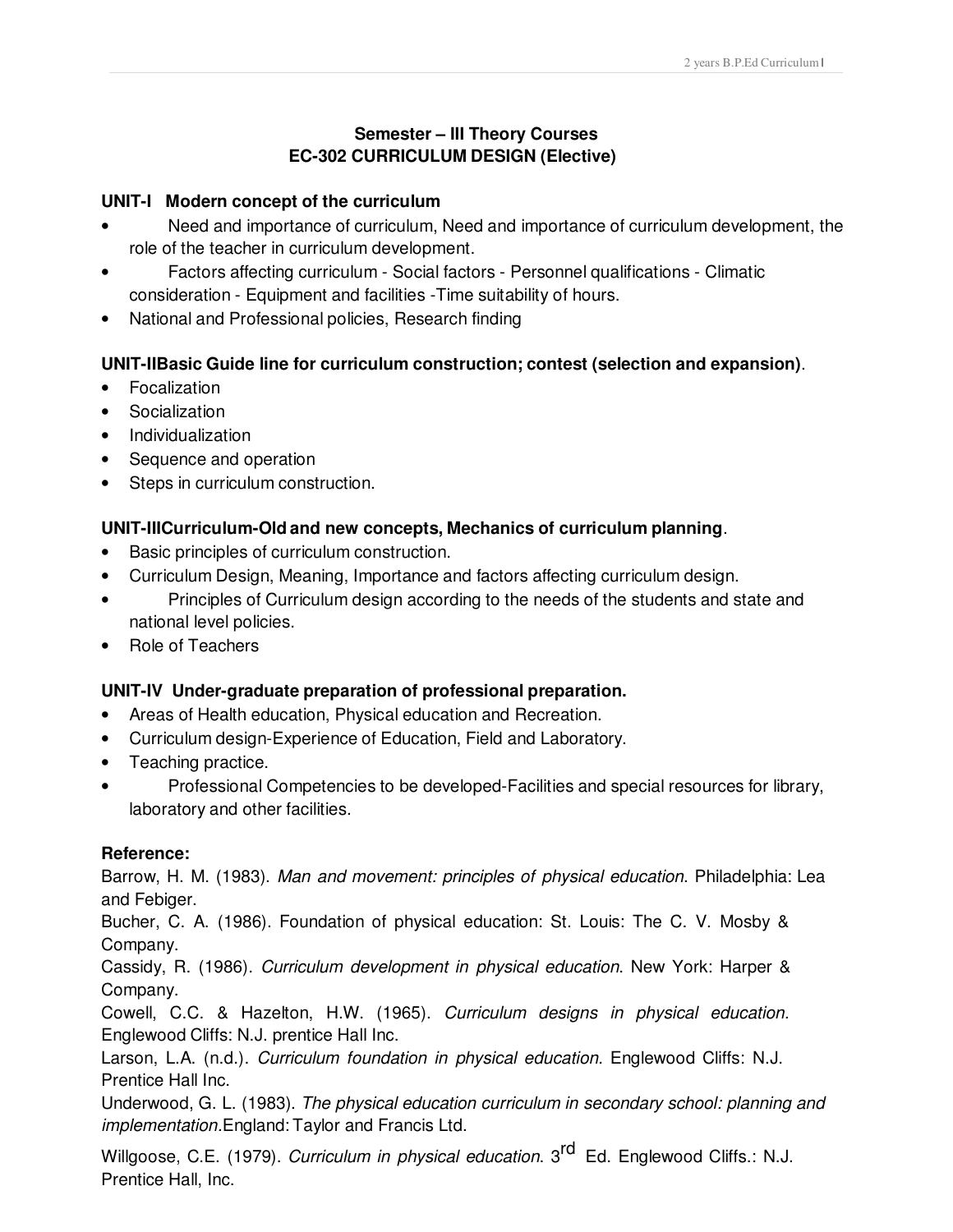## **Semester – IV Theory Courses CC-401 MEASUREMENT AND EVALUATION IN PHYSICAL EDUCATION**

## **Unit- IIntroduction to Test & Measurement & Evaluation**

- Meaning of Test & Measurement & Evaluation in Physical Education
- Need & Importance of Test & Measurement & Evaluation in Physical Education
- Principles of Evaluation

## **Unit- IICriteria; ClassificationandAdministration of test**

- Criteria of good Test
- Criteria of tests, scientific authenticity (reliability, objectivity, validity and availability of norms)
- Type and classification of Test
- Administration of test, advance preparation Duties during testing Duties after testing.

## **Unit- III Physical Fitness Tests**

- AAHPER youth fitness test
- National physical Fitness Test
- Indiana Motor Fitness Test
- JCR test
- U.S Army Physical Fitness Test

## **Unit- IV Sports Skill Tests**

- Lockhart and McPherson badminton test
- Johnson basketball test
- McDonald soccer test
- S.A.I volleyball test
- S.A.I Hockey test

#### **References:**

Bangsbo, J. (1994). Fitness training in football: A scientific approach. Bagsvaerd, Denmark: Ho+Storm.

Barron, H. M., &Mchee, R. (1997). A practical approach to measurement in physical education. Philadelphia: Lea and Febiger.

Barron, H.M. &Mchee, R. (1997). A Practical approach to measurement in physical education. Philadelphia: Lea and Febiger.

Kansal, D.K. (1996). Test and measurement in sports and physical education. New Delhi: D.V.S. Publications.

Mathews, D.K., (1973). Measurement in physical education, Philadelphia: W.B.SoundersCompnay.

Pheasant, S. (1996). Body space: anthropometry, ergonomics and design of work. Taylor & Francis, New York.

Phillips, D. A., & Hornak, J. E. (1979). Measurement and evaluation in physical education. New York: John Willey and Sons.

Sodhi, H.S., & Sidhu, L.S. (1984). Physique and selection of sports- a kinanthropometric study. Patiala: Punjab Publishing House.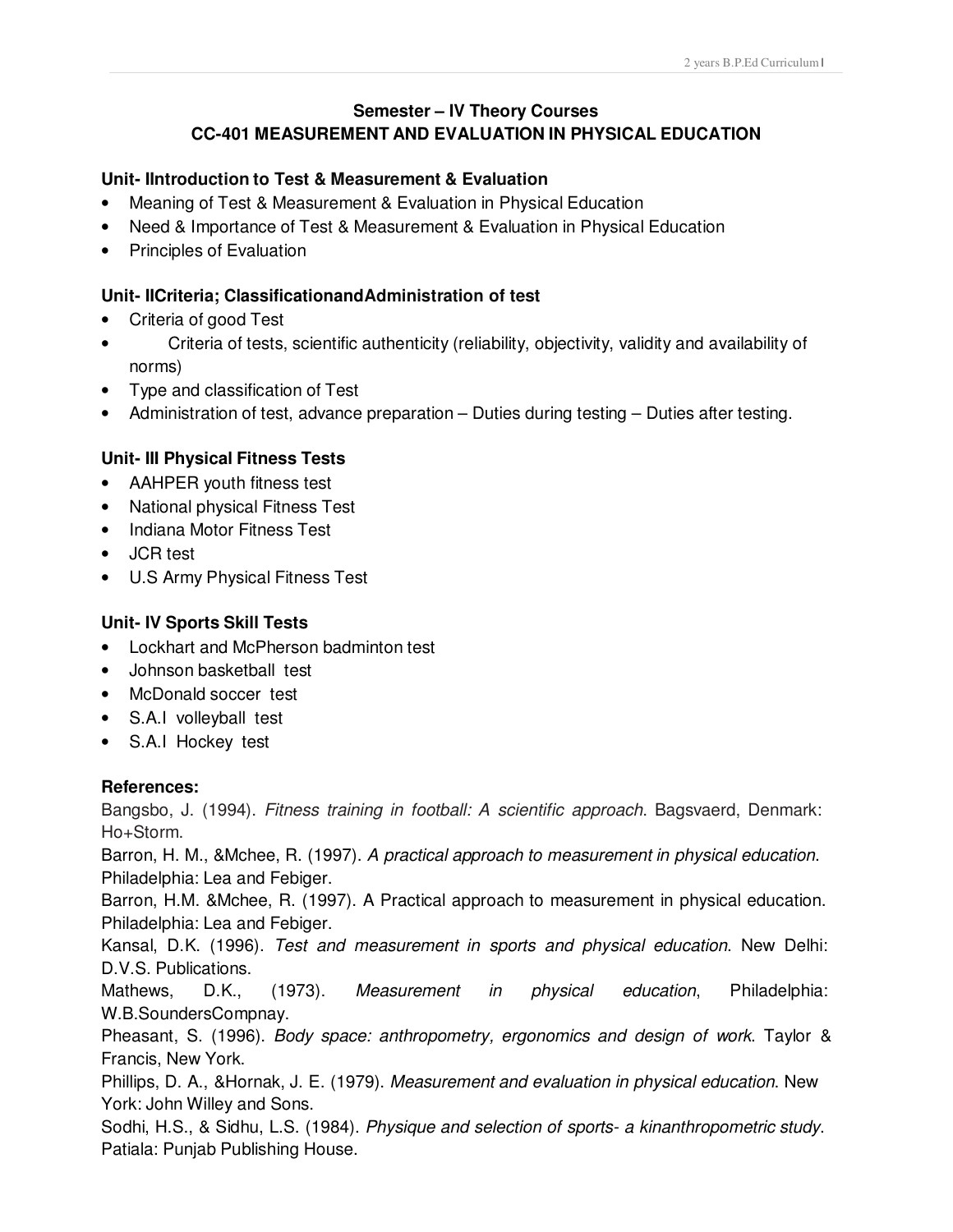## **Semester – IV Theory Courses**

## **CC-402 KINESIOLOGY AND BIOMECHANICS**

## **Unit – I Introduction to Kinesiology and Sports Biomechanics**

- Meaning and Definition of Kinesiology and Sports Biomechanics
- Importance of Kinesiology and Sports Biomechanics to Physical Education Teacher, Athletes and Sports Coaches.
- Terminology of Fundamental Movements
- Fundamental concepts of following terms Axes and Planes, Centre of Gravity, Equilibrium, Line of Gravity

## **Unit – II Fundamental Concept of Anatomy and Physiology**

- Classification of Joints and Muscles
- Types of Muscle Contractions
- Posture Meaning, Types and Importance of good posture.
- Fundamental concepts of following terms- Angle of Pull, All or None Law, Reciprocal
- Innovation

## **Unit – III Mechanical Concepts**

- Force Meaning, definition, types and its application to sports activities
- Lever Meaning, definition, types and its application to human body.
- Newton's Laws of Motion Meaning, definition and its application to sports activities.
- Projectile Factors influencing projectile trajectory.

## **Unit – IV Kinematics and Kinetics of Human Movement**

- Linear Kinematics Distance and Displacement, speed and velocity, Acceleration
- Angular kinematics Angular Distance and Displacement, Angular Speed and velocity, Angular Acceleration.
- Linear Kinetics Inertia, Mass, Momentum, Friction.
- Angular Kinetics Moment of inertia ,Couple, Stability.

## **Reference:**

Bunn, J. W. (1972). Scientific principles of coaching. Englewood Cliffs, N.J.: Prentice Hall Inc.

Hay, J. G. & Reid, J. G.(1982).The anatomical and mechanical basis of human motion. Englewood Cliffs, N.J.: prentice Hall Inc.

Hay, J. G. & Reid, J. G. (1988). Anatomy, mechanics and human motion. Englewood Cliffs, N.J.: prentice Hall Inc.

Hay, J. G. (1970). The biomechanics of sports techniques. Englewood Cliffs, N.J.: Prentice Hall, Inc.

Simonian, C.(1911). Fundamentalsof sport biomechanics. Englewood Cliffs, N.J.: Prentice Hall Inc.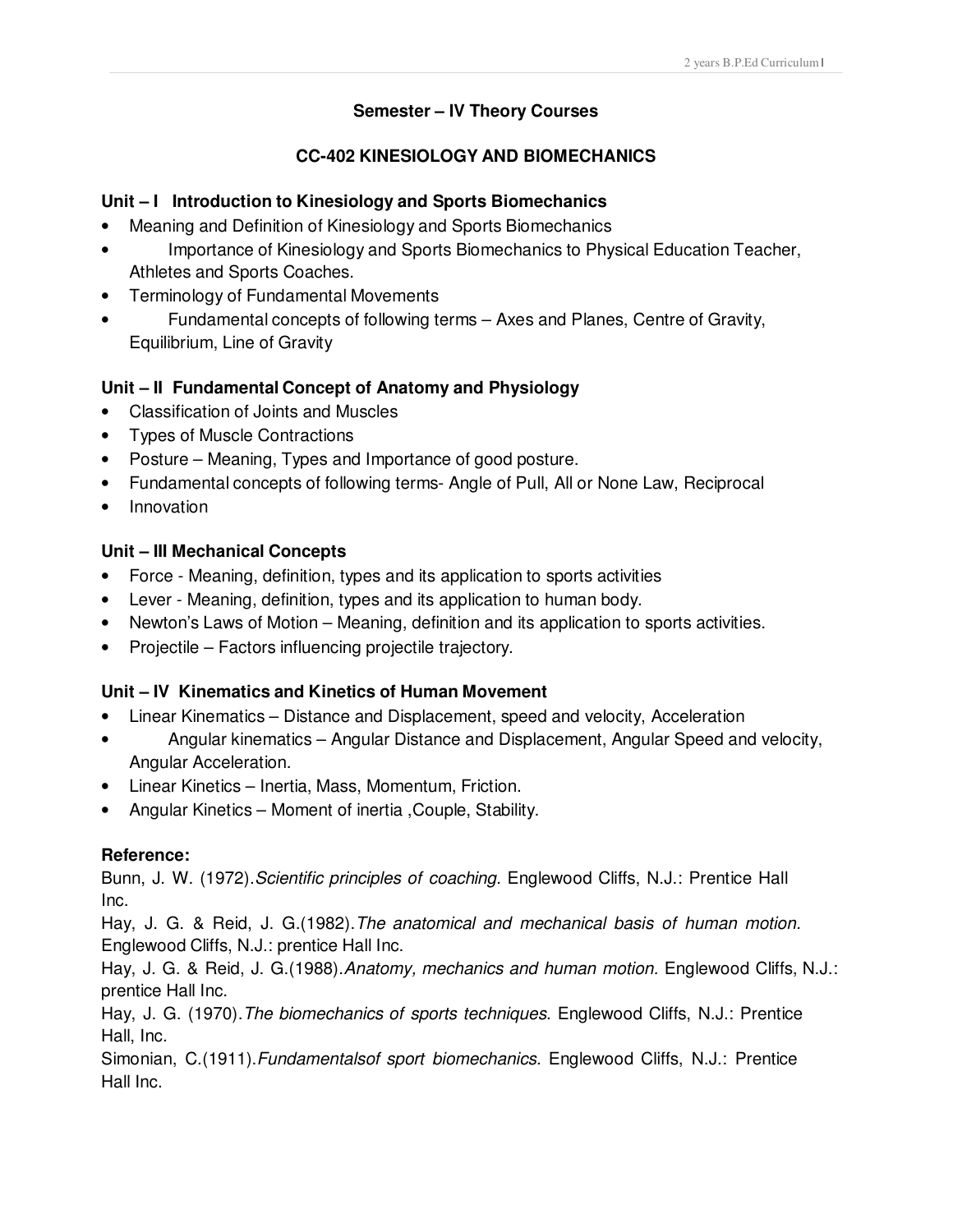#### **Semester – IV Theory Courses**

## **CC-403 RESEARCH AND STATISTICS IN PHYSICAL EDUCATION Unit-I**

### **Introduction to Research**

- Definition of Research
- Need and importance of Research in Physical Education and Sports.
- Scope of Research in Physical Education & Sports.
- Classification of Research
- Research Problem, Meaning of the term, Location and criteria of Selection of Problem, Formulation of a Research Problem, Limitations and Delimitations.

## **Unit-II Survey of Related Literature**

- Need for surveying related literature.
- Literature Sources, Library Reading
- Research Proposal, Meaning and Significance of Research Proposal.
- Preparation of Research proposal / project.
- Research Report: A group project is to be undertaken by a small batch of students under the supervision of a teacher, wherein it is expected to survey school facilities of physical education, health assessment programme evaluation, fitness status of the students, staff and other stakeholders etc. and submit the report to the institution.

## **Unit-III Basics of Statistical Analysis**

- Statistics: Meaning, Definition, Nature and Importance
- Class Intervals: Raw Score, Continuous and Discrete Series, Class Distribution, Construction of Tables
- Graphical Presentation of Class Distribution: Histogram, Frequency Polygon, Frequency Curve. Cumulative Frequency Polygon, Ogive, Pie Diagram

## **Unit- IV Statistical Models in Physical Education and Sports**

- Measures of Central Tendency: Mean, Median and Mode-Meaning, Definition, Importance, Advantages, Disadvantages and Calculation from Group and Ungrouped data
- Measures of Variability: Meaning, importance, computing from group and ungroup data
- Percentiles and Quartiles: Meaning, importance, computing from group and ungroup data

## **References:**

Best, J.W. (1963). Research in education. U.S.A.: Prentice Hall.

Bompa, T. O. &Haff, G. G. (2009). *Periodization: theory and methodology of training, 5<sup>th</sup> ed.* Champaign, IL: Human Kinetics.

Brown, L. E., &Ferrigno, V. A. (2005). Training for speed, agility and quickness, 2<sup>nd</sup> ed. Champaign, IL: Human Kinetics.

Brown, L.E. & Miller, J., (2005). How the training work. In: Training Speed, Agility, and Quickness. Brown, L.E. &Ferrigno, V.A &Ferrigno, V.A., eds. Champaign, IL: Human Kinetics.

Carl, E. K., & Daniel, D. A. (1969). Modern principles of athletes training. St. Louis: St. Louis's Mosby Company.

Clark, H. H., & Clark, D. H. (1975). Research process in physical education. Englewood cliffs, New Jersey: Prentice Hall, Inc.

Garrett, H.E. (1981). *Statistics in psychology and education*. New York: VakilsFeffer and Simon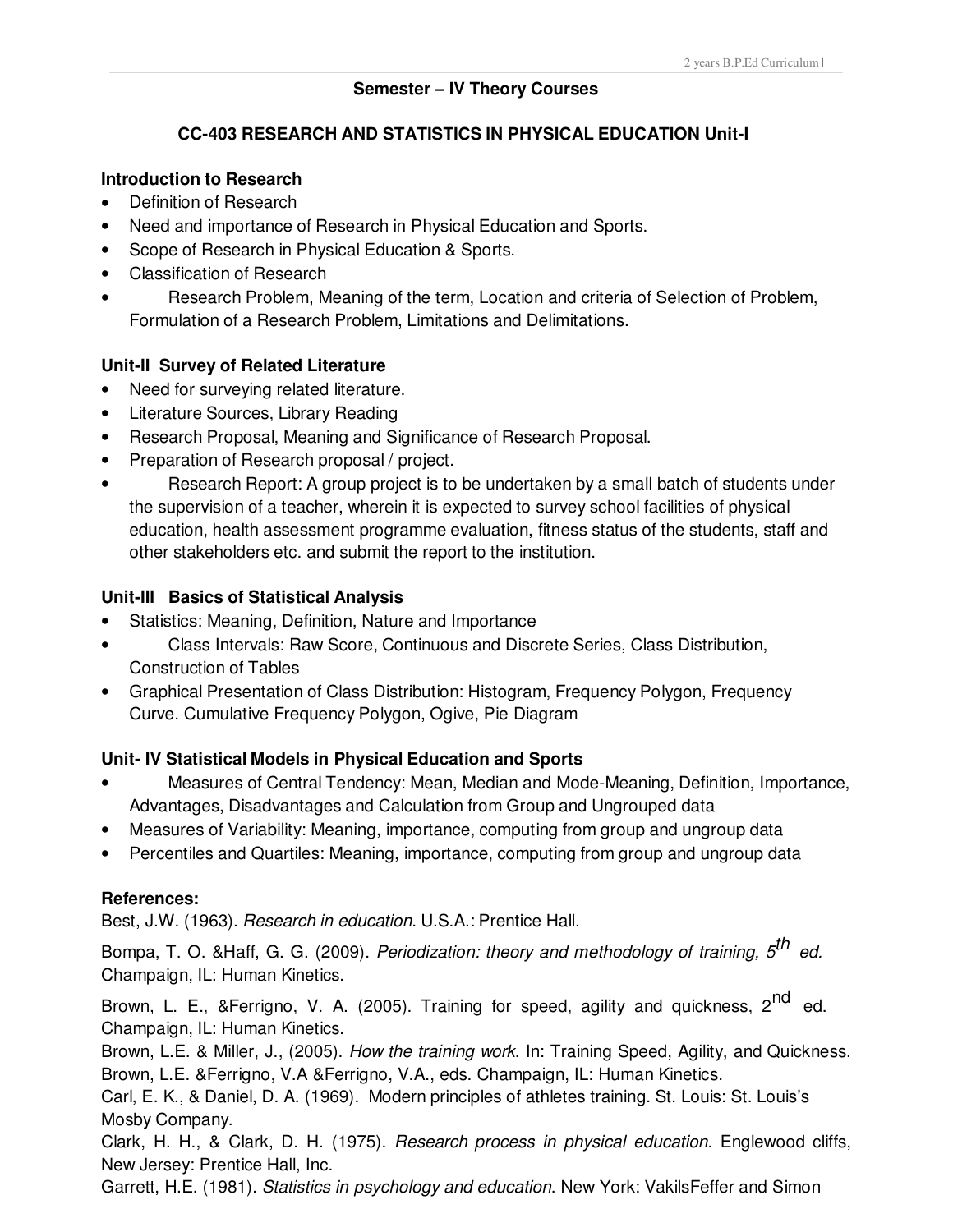Oyster, C. K., Hanten, W. P., & Llorens, L. A. (1987). Introduction to research: A guide for the health science professional. Landon: J.B. Lippincott Company.

Thomas, J.R., & Nelson J.K. (2005). Research method in physical activity. U.S.A: Champaign, IL: Human Kinetics Books.

Thomas, J.R., Nelson, J.K. & Silverman, S.J. (2011). Research method in physical activity. U.S.A: Champaign, IL: Human Kinetics Books.

Uppal, A. K. (1990). Physical fitness: how to develop. New Delhi: Friends Publication. Verma, J. P. (2000). A text book on sports statistics. Gwalior: Venus Publications.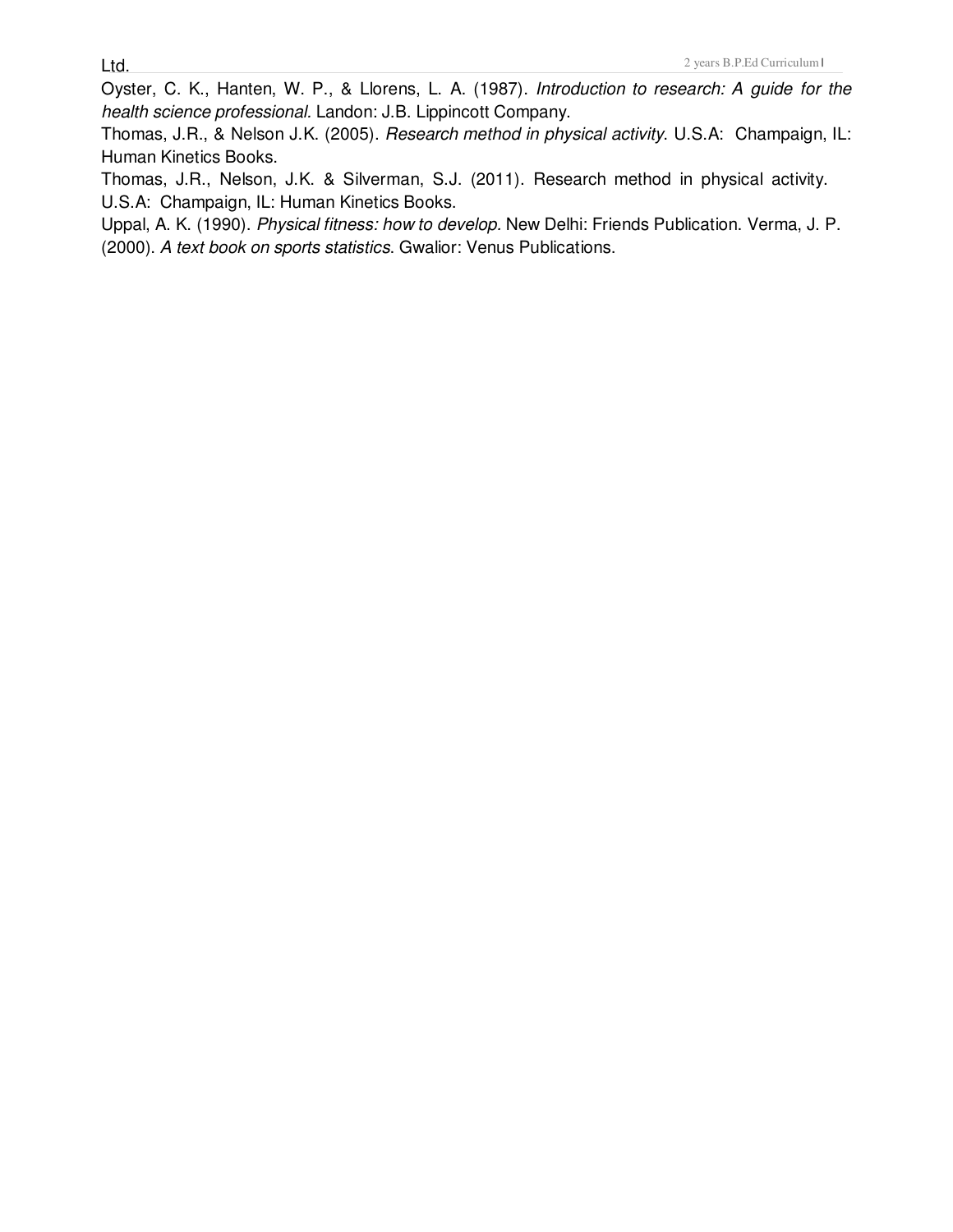## **Semester – IV Theory Courses**

# **EC-401 THEORY OF SPORTS AND GAMES (ELECTIVE)**

## **UNIT-I INTRODUCTION**

#### **General Introduction of specialized games and sports–**

- Athletics,
- Basketball,
- Cricket,
- Football,
- Hockey,
- Handball,
- Kabaddi,
- Kho-Kho,
- Volleyball

#### **Each game or sports to be dealt under the following heads**

- History and development of the Game and Sports
- Ground preparation, dimensions and marking
- Standard equipment and their specifications
- Ethics of sports and sportsmanship

## **UNIT-II Scientific Principles of coaching**: **(particular sports and game specific)**

- Motion Types of motion and Displacement, Speed, Velocity, Acceleration, Distance and Newton's Law of motions.
- Force Friction, Centripetal and Centrifugal force, Principles of force.
- Equilibrium and its types
- Lever and its types
- Sports Training Aims, Principles and characteristics.
- Training load Components, Principles of load, Over Load (causes and symptoms).

## **UNIT-III Physical fitness components: (particular sports and game specific)**

- Speed and its types
- Strength and its types
- Endurance and its types
- Flexibility and its types
- Coordinative ability and its types.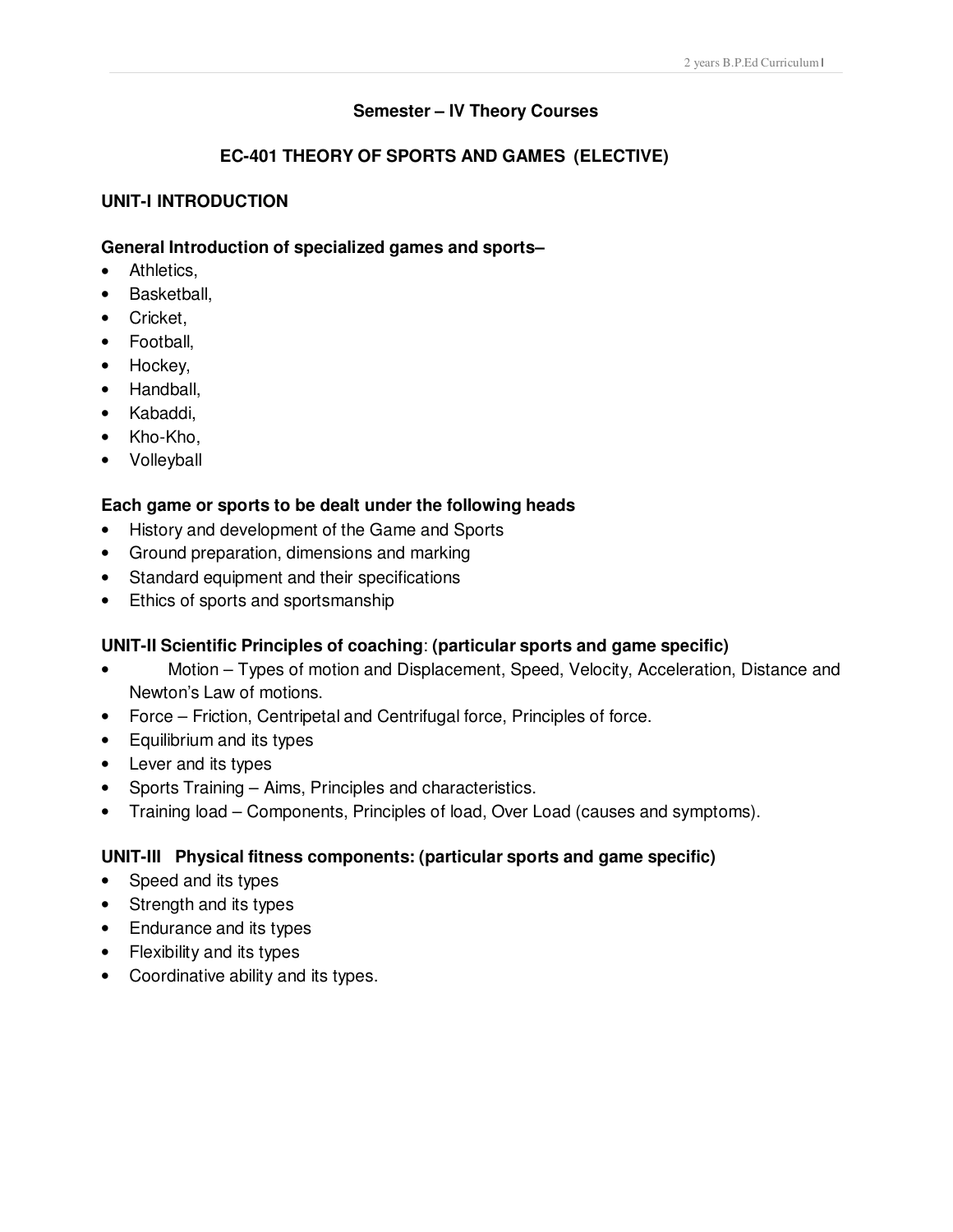• Training methods: - Development of components of physical fitness and motor fitness through following training methods (continuous method, interval method, circuit method, fartlek /speed play and weight training)

## **UNIT-IV Conditioning exercises and warming up**.

- Concept of Conditioning and warming up.
- Role of weight training in games and sports.
- Teaching of fundamental skill & their mastery (technique, tactic and different phases of skill acquisition).
- Recreational and Lead up games
- Strategy Offence and defense, Principles of offence and defense.

## **References:**

Bunn, J. W. (1968). The art of officiating sports. Englewood cliffs N.J. Prentice Hall. Bunn, J. W. (1972). Scientific principles of coaching. Englewood cliffs N. J. Prentice Hall. Dyson, G. H. (1963). The mechanics of athletics. London: University of London Press Ltd. Lawther, J.D. (1965). Psychology of coaching. New York: Pre. Hall.

Singer, R. N. (1972). Coaching, athletic & psychology.New York: M.C. Graw Hill.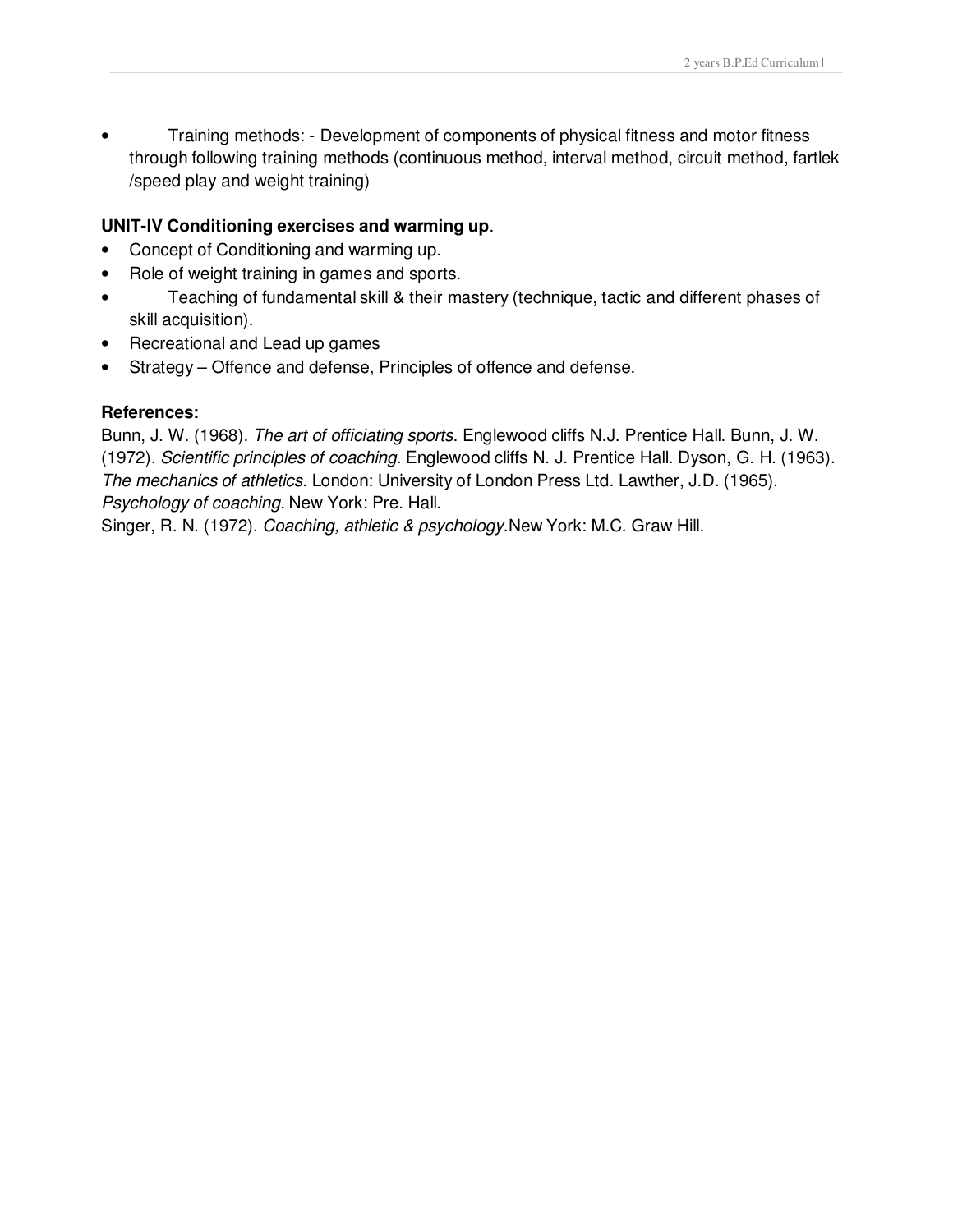#### **Semester – IV**

# **Theory Courses EC-402 SPORTS MANAGEMENT (ELECTIVE)**

#### **Unit-I**

- Nature and Concept of Sports Management.
- Progressive concept of Sports management.
- The purpose and scope of Sports Management.
- Essential skills of Sports Management.
- Qualities and competencies required for the Sports Manager.
- Event Management in physical education and sports.

#### **Unit-II**

- Meaning and Definition of leadership
- Leadership style and method.
- Elements of leadership.
- Forms of Leadership. Autocratic Laissez-faire **Democratic** Benevolent Dictator
- Qualities of administrative leader.
- Preparation of administrative leader.
- Leadership and Organizational performance.

#### **Unit-III**

- Sports Management in Schools, colleges and Universities.
- Factors affecting planning
- Planning a school or college sports programme.
- Directing of school or college sports programme.
- Controlling a school, college and university sports programme. Developing performance standard Establishing a reporting system **Evaluation** The reward/punishment system

#### **Unit-IV**

- Financial management in Physical Education & sports in schools, Colleges and Universities.
- Budget Importance, Criteria of good budget,
- Steps of Budget making
- Principles of budgeting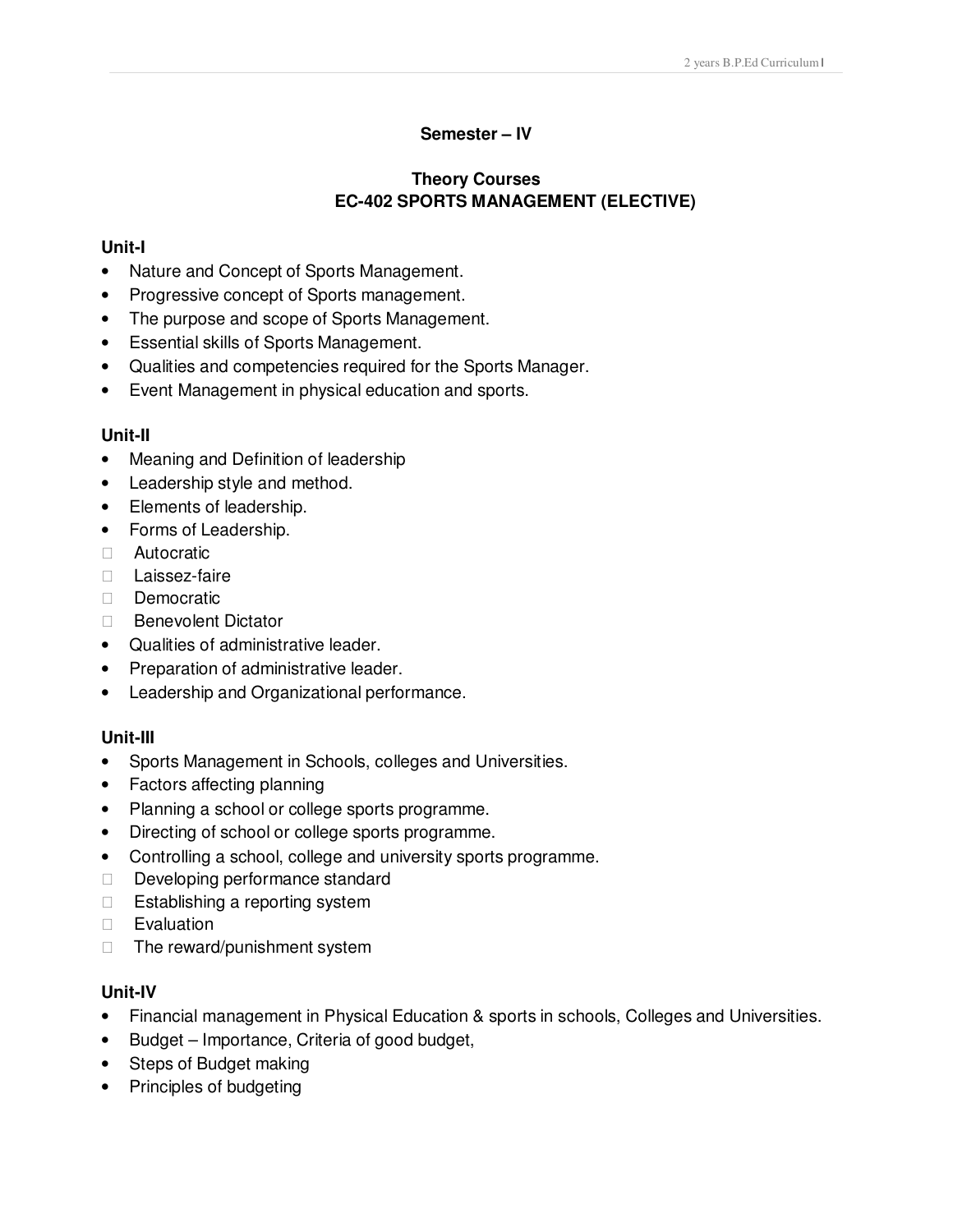#### **REFERENCES:**

Ashton, D. (1968). Administration of physical education for women. New York: The Ronal Press Cl.

Bucher, C.A. Administration of physical education and athletic programme. 7<sup>th</sup> Edition, St. Louis: The C.V. Mosby Co.

Daughtrey, G. & Woods, J.B. (1976). Physical education and intramural programmes, organisation and administration. Philadelphia U.S.A. : W.B. Sounders Cp.

Earl, F. Z,& Gary, W. B. (1963).Management competency development in sports and physical education. Philadelphia: W. Lea and Febiger.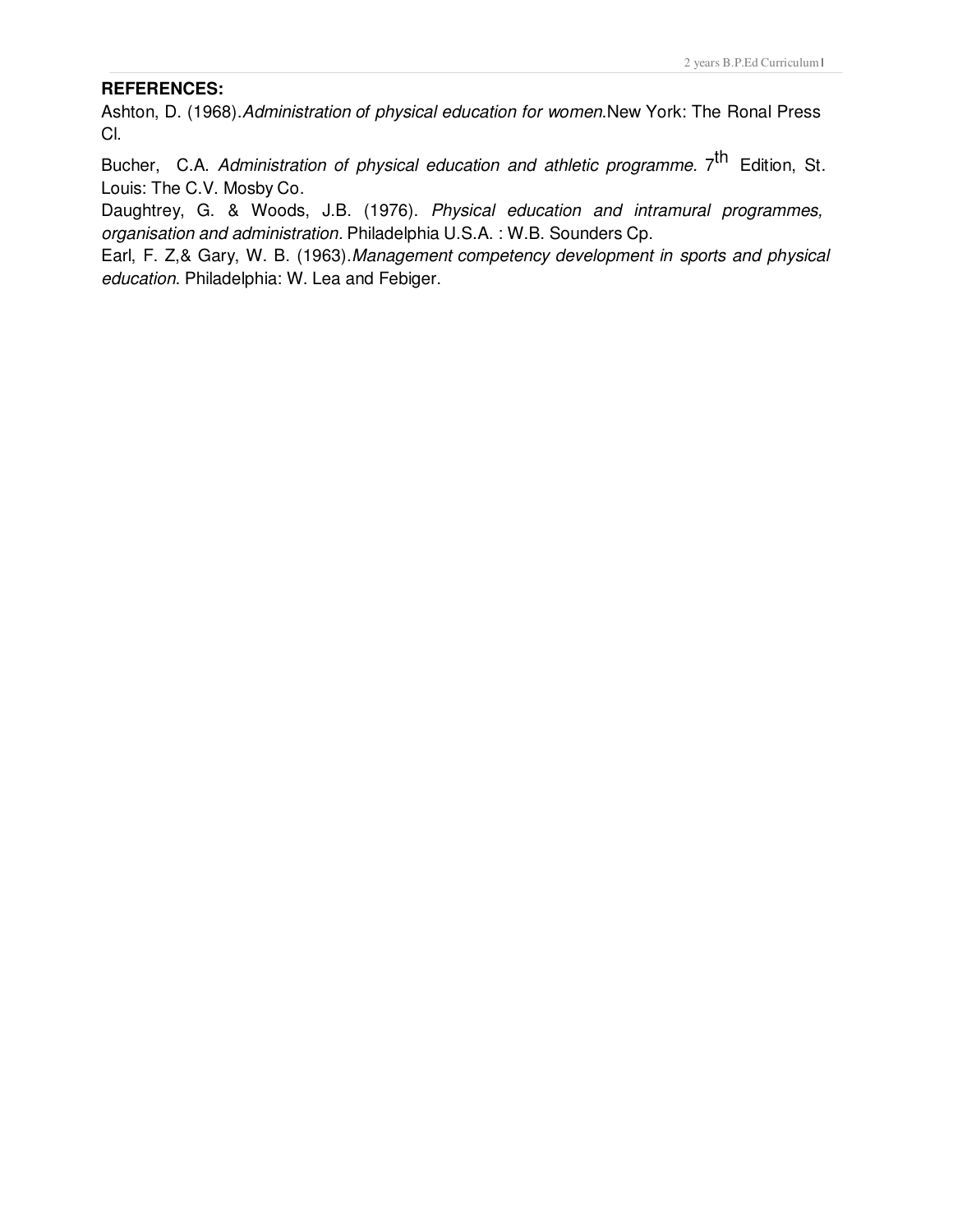# **Part – B Practical Courses**

# **Semester – I**

**PC - 101 Track and Field:**

## **Running Events**

- Starting techniques: Standing start, Crouch start and its variations, Proper use of blocks.
- Finishing Techniques: Run, Through, Forward lunging, Shoulder Shrug
- Ground Marking, Rules and Officiating
- Hurdles:
- Fundamental Skills- Starting, Clearance and Landing Techniques.
- Types of Hurdles
- Ground Marking and Officiating.

# **Relays: Fundamental Skills**

- Various patterns of Baton Exchange
- Understanding of Relay Zones
- Ground Marking
- Interpretation of Rules and Officiating.

# **PC 102**

## **Swimming:**

Fundamental Skills

- Entry into the pool.
- Developing water balance and confidence
- Water fear removing drills.
- Floating-Mushroom and Jelly fish etc.
- Gliding with and without kickboard.
- Introduction of various strokes
- Body Position, Leg, Kick, Arm pull, Breathing and Co ordination.
- Start and turns of the concerned strokes.
- Introduction of Various Strokes.
- Water Treading and Simple Jumping.
- Starts and turns of concerned strokes.
- Rules of Competitive swimming-officials and their duties, pool specifications, seeding heats and finals, Rules of the races.

# **PC – 103**

## **Games:**

## **Kabaddi: Fundamental Skills**

• Skills in Raiding-Touching with hand, various kicks, crossing of baulk line, Crossing of Bonus line, luring the opponent to catch, Pursuing.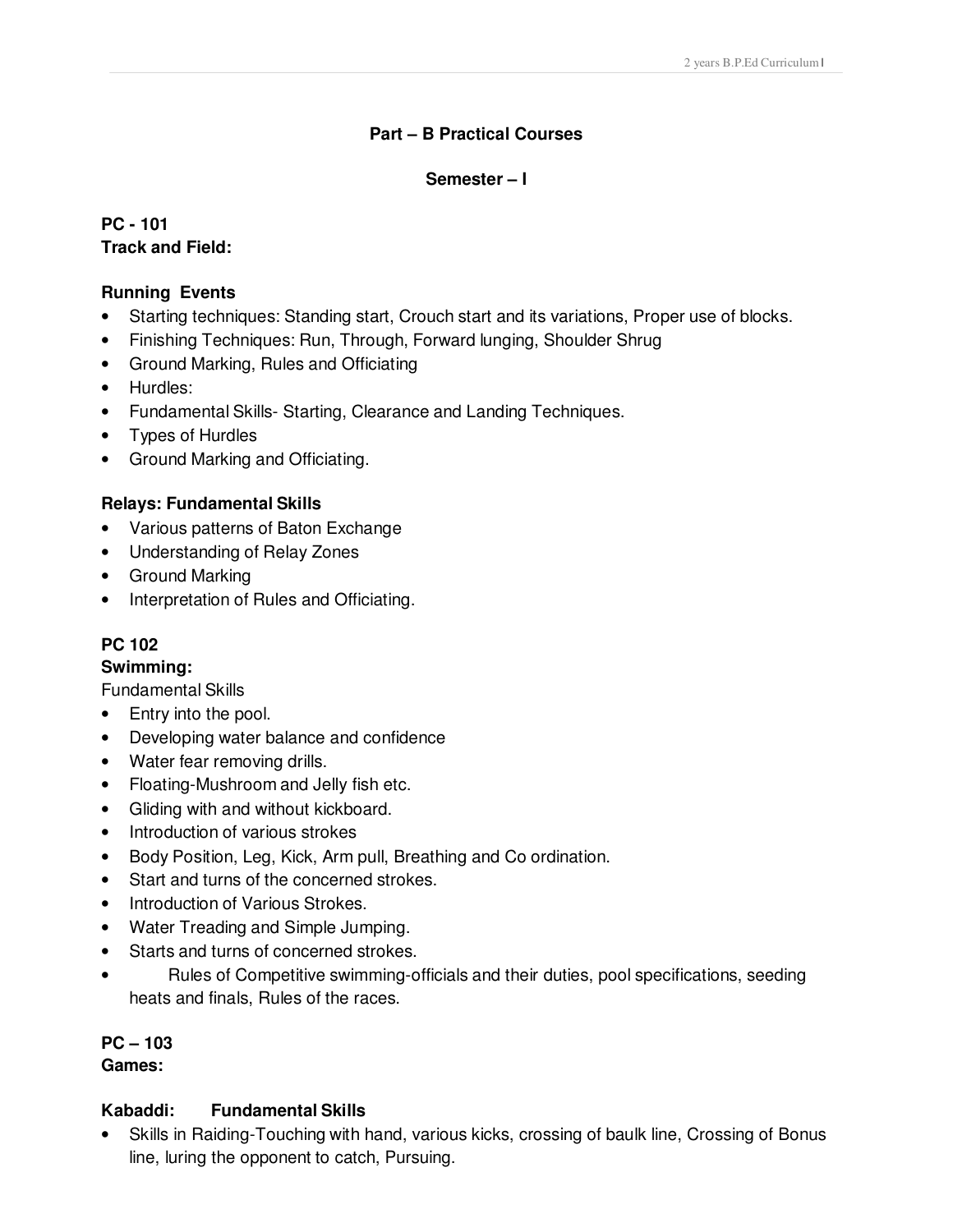- **Skills of Holding the Raider-Various formations, Catching from particular position, Different** catches, Luring the raider to take particular position so as to facilitate catching, catching formations and techniques.
- Additional skills in raiding-Bringing the antis in to particular position, Escaping from various holds, Techniques of escaping from chain formation, Combined formations in offence and defense.
- Ground Marking, Rules and Officiating

# **PC – 103**

**Handball:** 

- Fundamental Skills-Catching, Throwing, Ball Control, Goal Throws-Jump Shot, Centre Shot, Dive Shot, Reverse Shot, Dribbling-High and Low, Attack and Counter Attack, Simple Counter Attack, Counter Attack from two wings and centre, Blocking, Goal keeping, Defense.
- Rules and their interpretations and duties of officials.

# **PC – 103**

# **Badminton:**

- Fundamental Skills
- Racket parts, Racket grips, Shuttle Grips.
- The basic stances.
- The basic strokes-Serves, Forehand-overhead and underarm, Backhand-overhead and underarm
- Drills and lead up games
- Types of games-Singles, doubles, including mixed doubles.
- Rules and their interpretations and duties of officials.

# **PC – 103**

# **Football:**

Fundamental Skills

- Kicks-Inside kick, Instep kick, Outer instep kick, lofted kick
- Trapping-trapping rolling the ball, trapping bouncing ball with sole
- Dribbling-With instep, inside and outer instep of the foot.
- Heading-From standing, running and jumping.
- Throw in
- Feinting-With the lower limb and upper part of the body.
- Tackling-Simple tackling, Slide tackling.
- Goal Keeping-Collection of balls, Ball clearance-kicking, throwing and deflecting.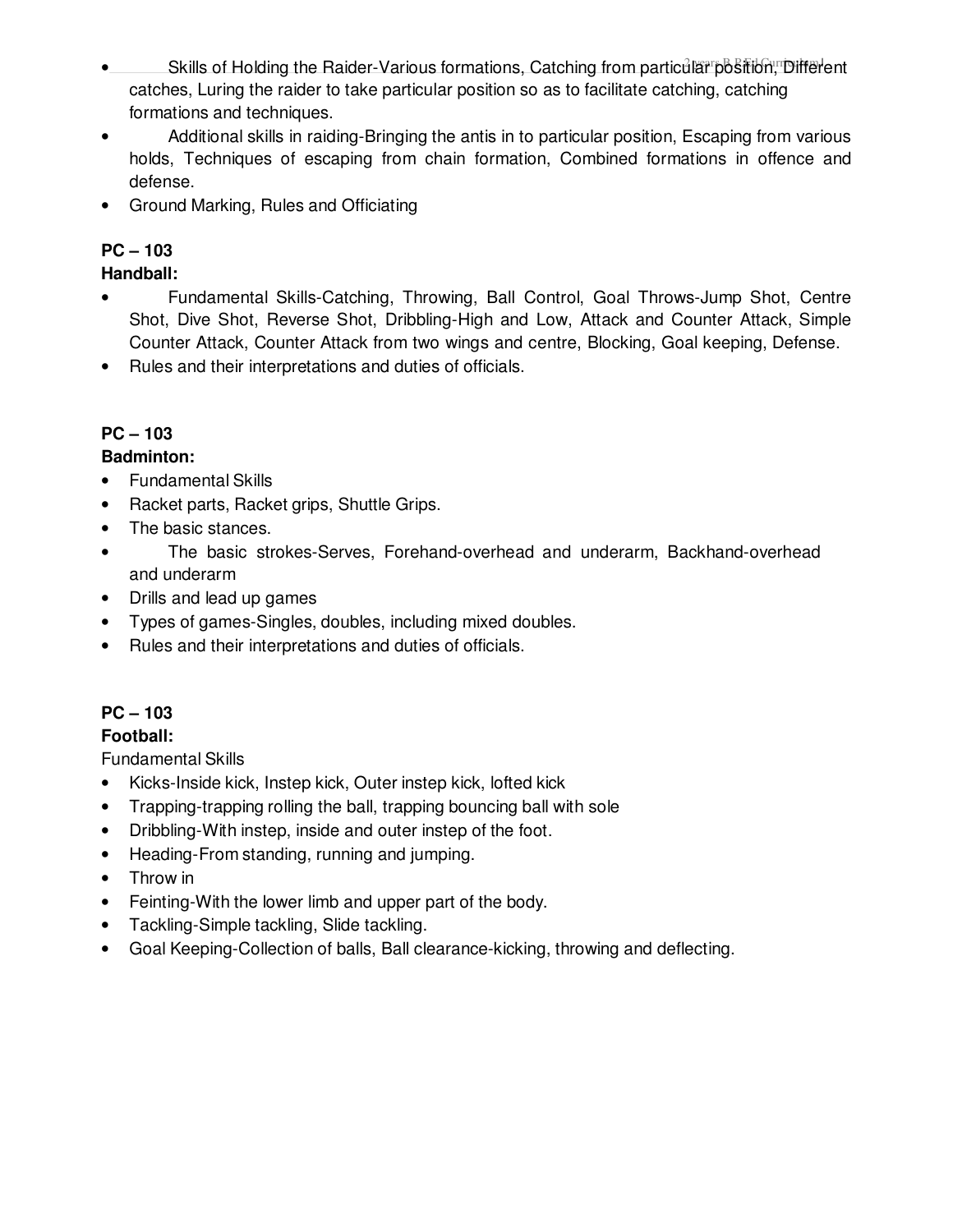# **PC – 104 Lezium**

- GhatiLezuim-AathAawaaz, Bethakawaaz, AagePaon, Aagekadam, Do pherawaaz, Chau pherawaaz, Kadamtaal, Pavitra, Uchhakpavitra, Kadampavitra.
- Hindustani Lezuim-Char Awaaz, EkJagah, AantiLagaav, Pavitra, Do Rukh, Chau Rukh, Chau rukhbethak, Momiya.

# **PC – 104 Drill and Marching**

# **PC – 104 Dumbbells/ Wands/ Hoops:**

- Apparatus/ Light apparatus Grip
- Attention with apparatus/ Light apparatus
- Stand at ease with apparatus/ light apparatus
- Exercise with verbal command, drum, whistle and music Two count, Four count, Eight count and Sixteen count.
- Standing Exercise o Jumping Exercise o Moving Exercise
- Combination of above all

# **PC – 104**

## **Mass PT**

Standing Series (8 exercises), Turning series (4 exercises) and sitting series (5 exercises).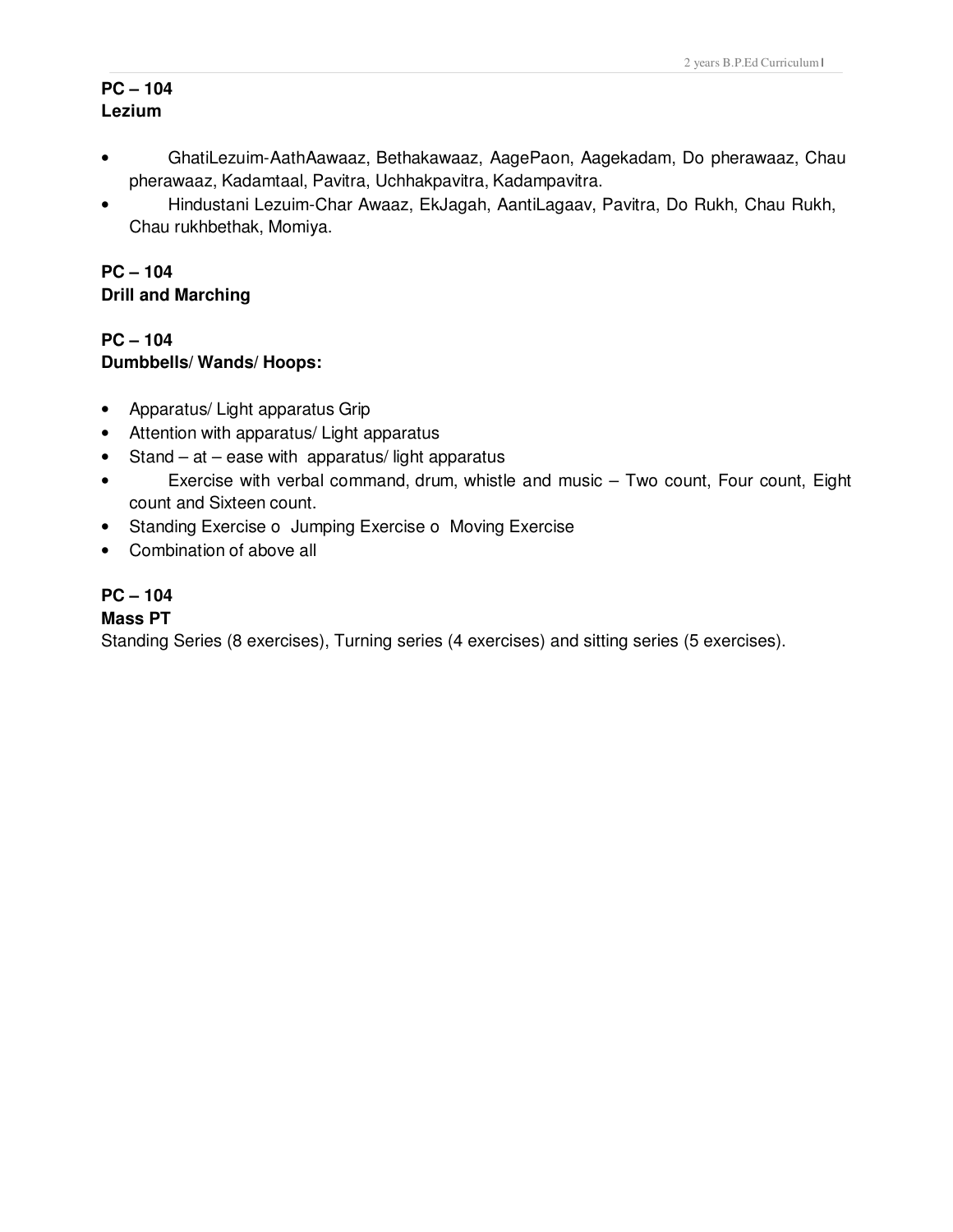#### **Part – B Practical Courses**

#### **Semester – II**

### **PC – 201 Track and Field**

#### **Athletics: Jumping Events**

- High Jump, Long Jump, Triple Jump
- Approach Run,
- Take off
- Clearance over the bar/flight in the air
- Landing
- Ground Marking / Sector Marking
- Interpretation of Rules and Officiating.
- Rules and their interpretations and duties of officials

#### **PC – 202**

#### **Yoga:**

- Surya Namaskara,
- Pranayams
- Corrective Asanas
- Kriyas
- Asanas **Sitting**  Standing Laying Prone Position, Laying Spine Position

#### **PC – 202**

**Aerobics:** Introduction of Aerobics

- Rhythmic Aerobics dance
- Low impact aerobics o High impact aerobics o Aerobics kick boxing
- Postures Warm up and cool down
- THR Zone Being successful in exercise and adaptation to aerobic workout.

#### **PC - 203**

#### **Tennis:**

Fundamental Skills**.**

- Grips- Eastern Forehand grip and Backhand grip, Western grip, Continental grip, Chopper grip.
- Stance and Footwork.
- Basic Ground strokes-Forehand drive, Backhand drive.
- Basic service.
- Basic Volley.
- Over-head Volley.
- Chop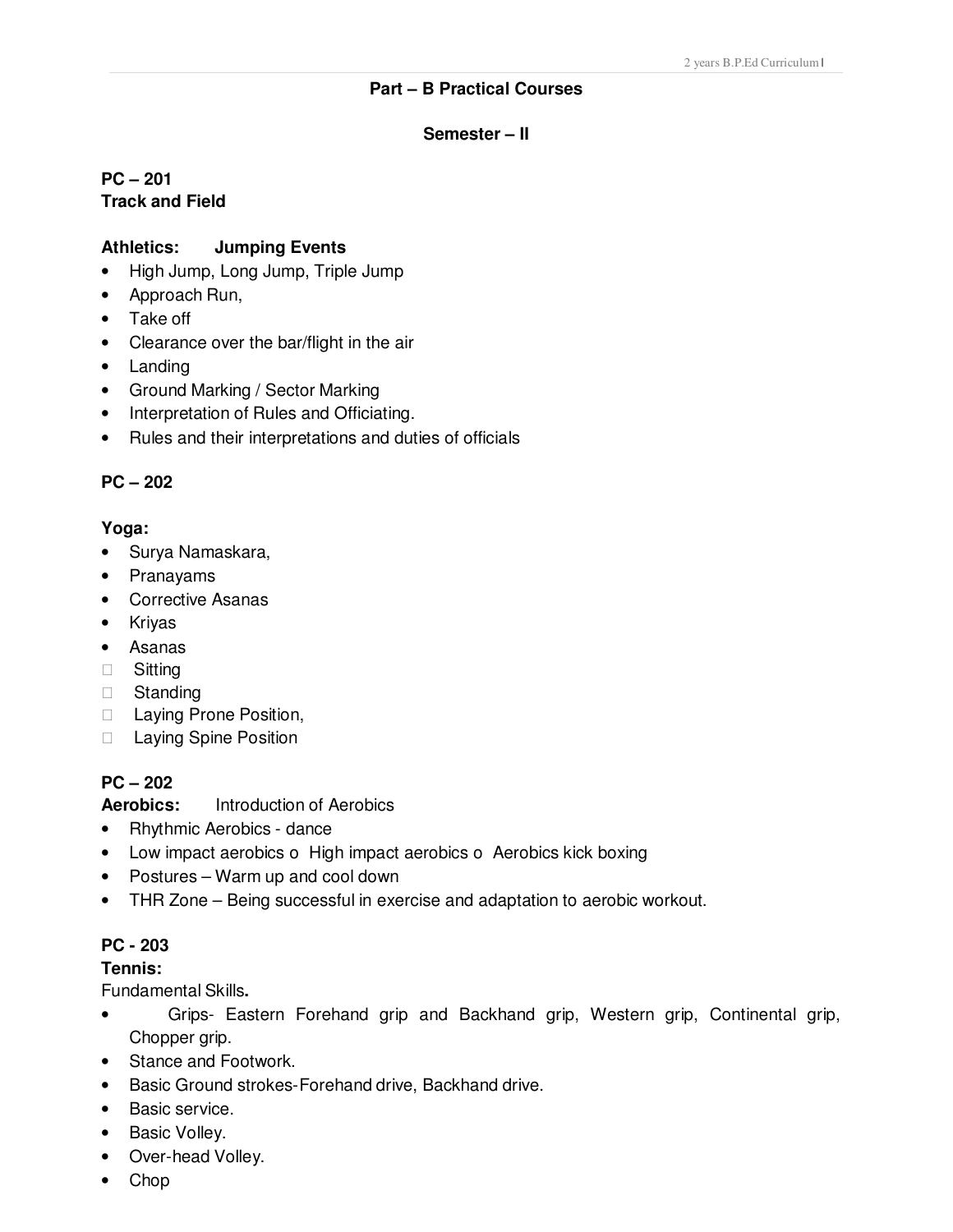**•** Tactics – Defensive, attacking in game

• Rules and their interpretations and duties of officials.

# **PC - 203**

# **Kho Kho:**

- General skills of the game-Running, chasing, Dodging, Faking etc.
- Skills in chasing-Correct Kho, Moving on the lanes, Pursuing the runner, Tapping the inactive runner, Tapping the runner on heels, Tapping on the pole, Diving, Judgement in giving Kho, Rectification of Foul.
- Skills in Running-Zig zag running, Single and double chain, Ring play, Rolling in the sides, Dodging while facing and on the back, fakes on the pole, fake legs, body arm etc, Combination of different skills.
- Ground Marking
- Rules and their interpretations and duties of officials.

# **PC - 203**

## **Volleyball:**

Fundamental Skills

- Players Stance-Receiving the ball and passing to the team mates,
- The Volley (Over head pass),
- The Dig(Under hand pass).
- Service-Under Arm Service, Side Arm Service, Tennis Service, Round Arm Service.
- Rules and their interpretations and duties of officials.

# **PC - 203**

## **Cricket:**

Fundamental Skills

- Batting-Forward and backward defensive stroke
- Batting-Drives straight drive, Off drive, On drive, Pulls
- Bowling-Basic pace bowling and spin bowling technique
- Fielding-Defensive and offensive fielding
- Catching-High catching and Slip catching
- Stopping and throwing techniques
- Wicket keeping techniques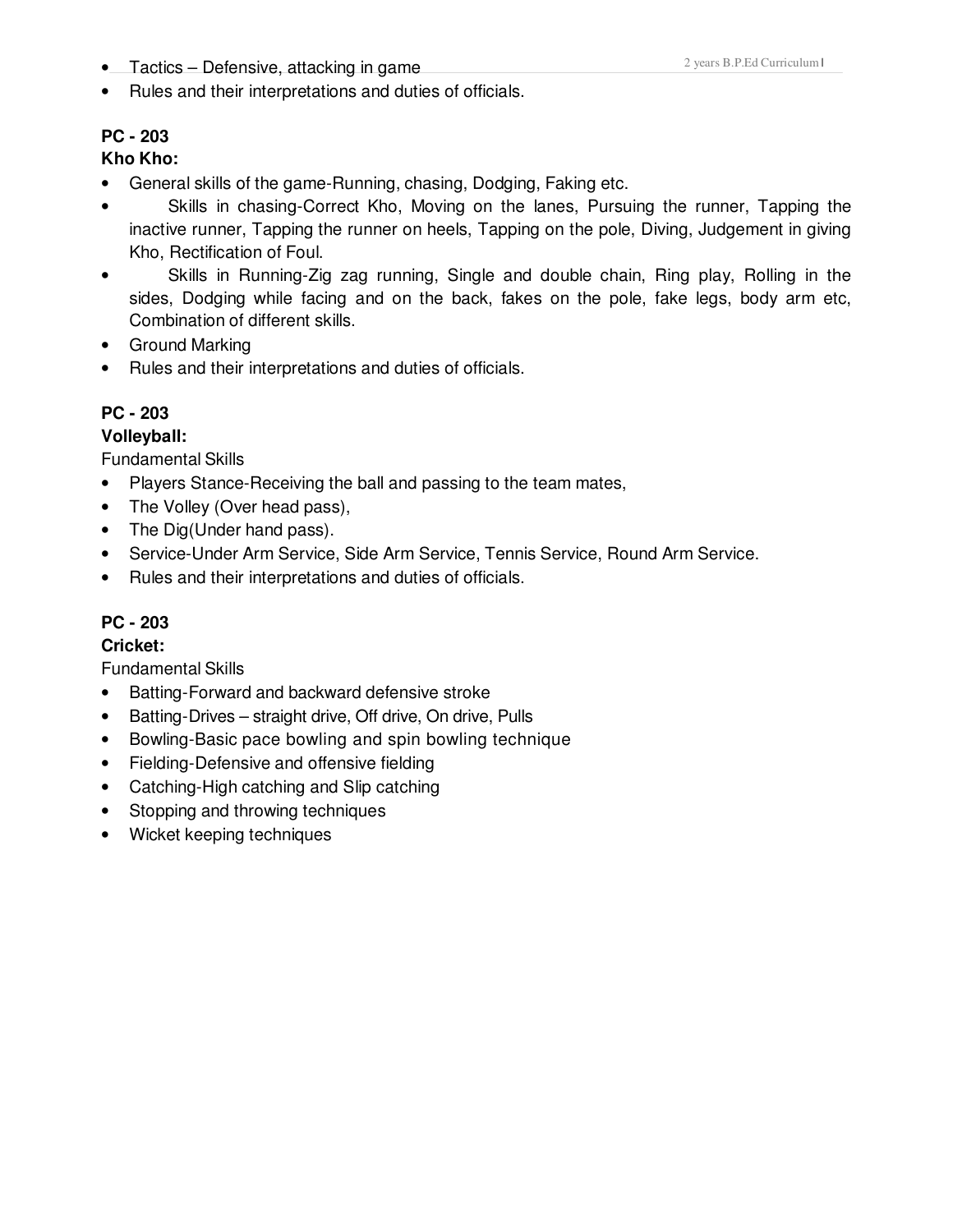#### **Part – B Practical Courses**

#### **Semester – III**

#### **PC – 301**

#### **Track and field (Throwing Events)**

- Discus Throw, Javelin throw, Hammer throw, Shot-put
- Basic Skills and techniques of the Throwing events
- Ground Marking / Sector Marking
- Interpretation of Rules and Officiating.
- Grip
- Stance
- Release
- Reserve/ (Follow through action)
- Rules and their interpretations and duties of officials

## **PC – 302**

#### **Martial Arts/Karate: Fundamental Skills**

- Player Stances walking, hand positions, front-leaning, side-fighting.
- Hand Techniques Punches (form of a punch, straight punch, and reverse punch), Blocks
- (eight basic).
- Leg Techniques Snap kicks, stretching straight leg, thrust kicks, sidekicks, round house.
- Forms The first cause Katas.
- Self Defense against punches, grabs and strikes, against basic weapons (knife, club sticks).
- Sparring One step for middle punch, high punch and groin punch. (Defended by appropriate block from eight basic blocks).
- Rules and their interpretations and duties of officials.

#### **PC – 302**

#### **Wrestling: Fundamental Skills**

- Take downs, Leg tackles, Arm drag.
- Counters for take downs, Cross face, Whizzer series.
- Escapes from under-sit-out turn in tripped.
- Counters for escapes from under-Basic control back drop, Counters for stand up.
- Pinning combination-Nelson series(Half Nelson, Half Nelson and Bar arm), Leg lift series, Leg cradle series, Reverse double bar arm, chicken wing and half Nelson.
- Escapes from pining: Wing lock series, Dopuble arm lock roll, Cridge.
- Standing Wrestling-Head under arm series, whizzer series
- Referees positions.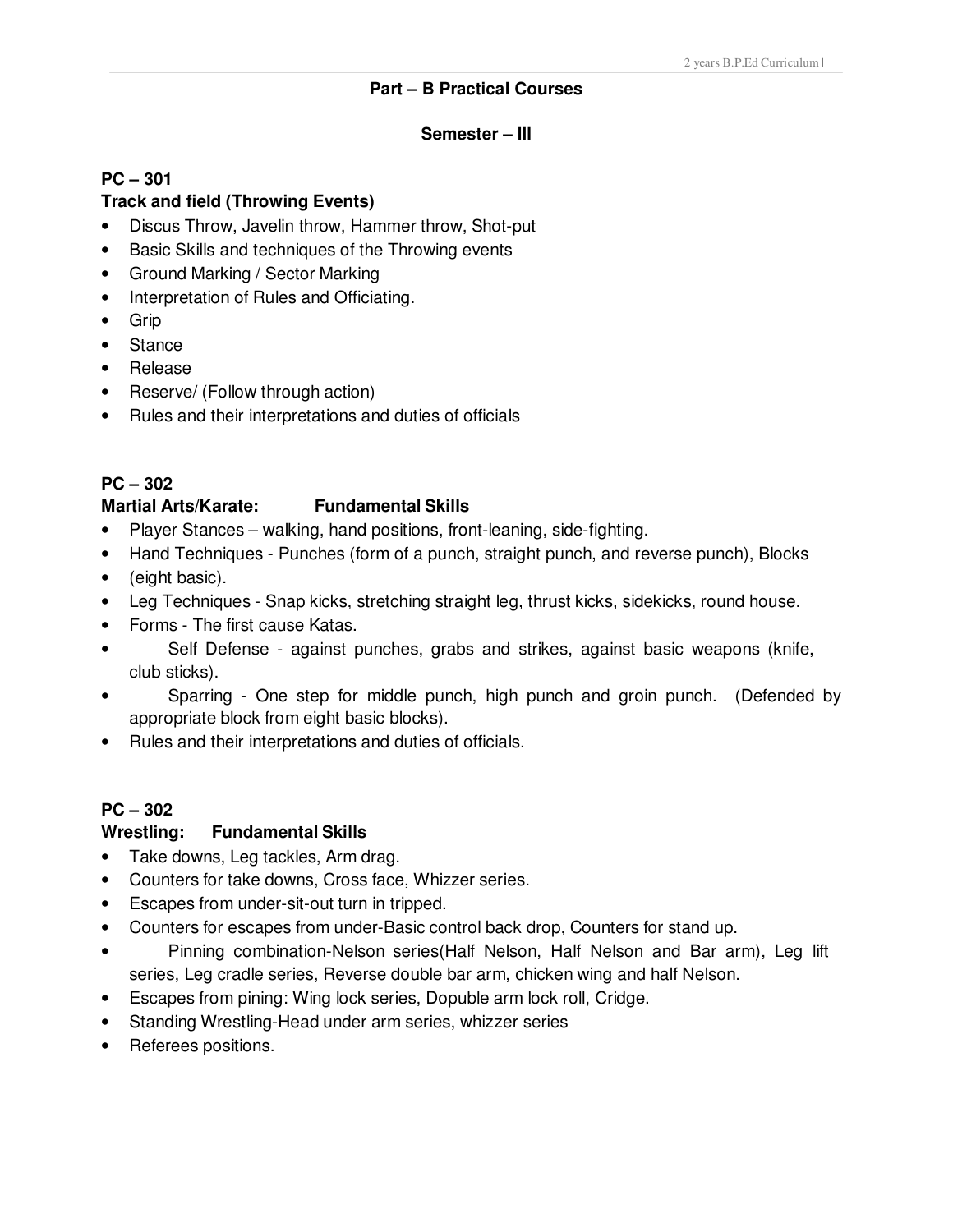#### **PC 303 Games Netball:**

Fundamental Skills

- Catching: one handed, two handed, with feet grounded, in flight.
- Throwing (different passes and their uses): one handed passes (shoulder, high shoulder, underarm, bounce, lob); two handed passes (push, overhead, bounce).
- Footwork: landing on one foot; landing on two feet; pivot; running pass.
- Shooting: one hand; two hands; forward step shot; backward step shot.
- Techniques of getting free: dodge and sprint; sudden sprint; sprint and stop; sprinting with change of speed.
- Defending: marking the player; marking the ball; blocking; inside the circle; outside the circle (that is, defending the circle edge against the pass in).
- Intercepting: pass; shot.
- The toss-up.
- Role of individual players
- Rules and their interpretations and duties of officials.

# **PC 303**

# **Hockey:**

Fundamental Skills

- Player stance & Grip
- Rolling the ball
- Dribbling
- Push
- Stopping
- Hit
- Flick
- Scoop
- Passing Forward pass, square pass, triangular pass, diagonal pass, return pass,
- Reverse hit
- Dodging
- Goal keeping Hand defence, foot defence
- Positional play in attack and defense.
- Rules and their interpretations and duties of officials. o Rules and their interpretations and duties of officials. o Ground Marking.

# **PC – 303**

# **Softball**

Fundamental Skills

- Catching: one handed, two handed, with feet grounded, in flight.
- Throwing (different passes and their uses): one handed passes (shoulder, high shoulder, underarm, bounce, lob); two handed passes (push, overhead, bounce).
- Footwork: landing on one foot; landing on two feet; pivot; running pass.
- Shooting: one hand; two hands; forward step shot; backward step shot.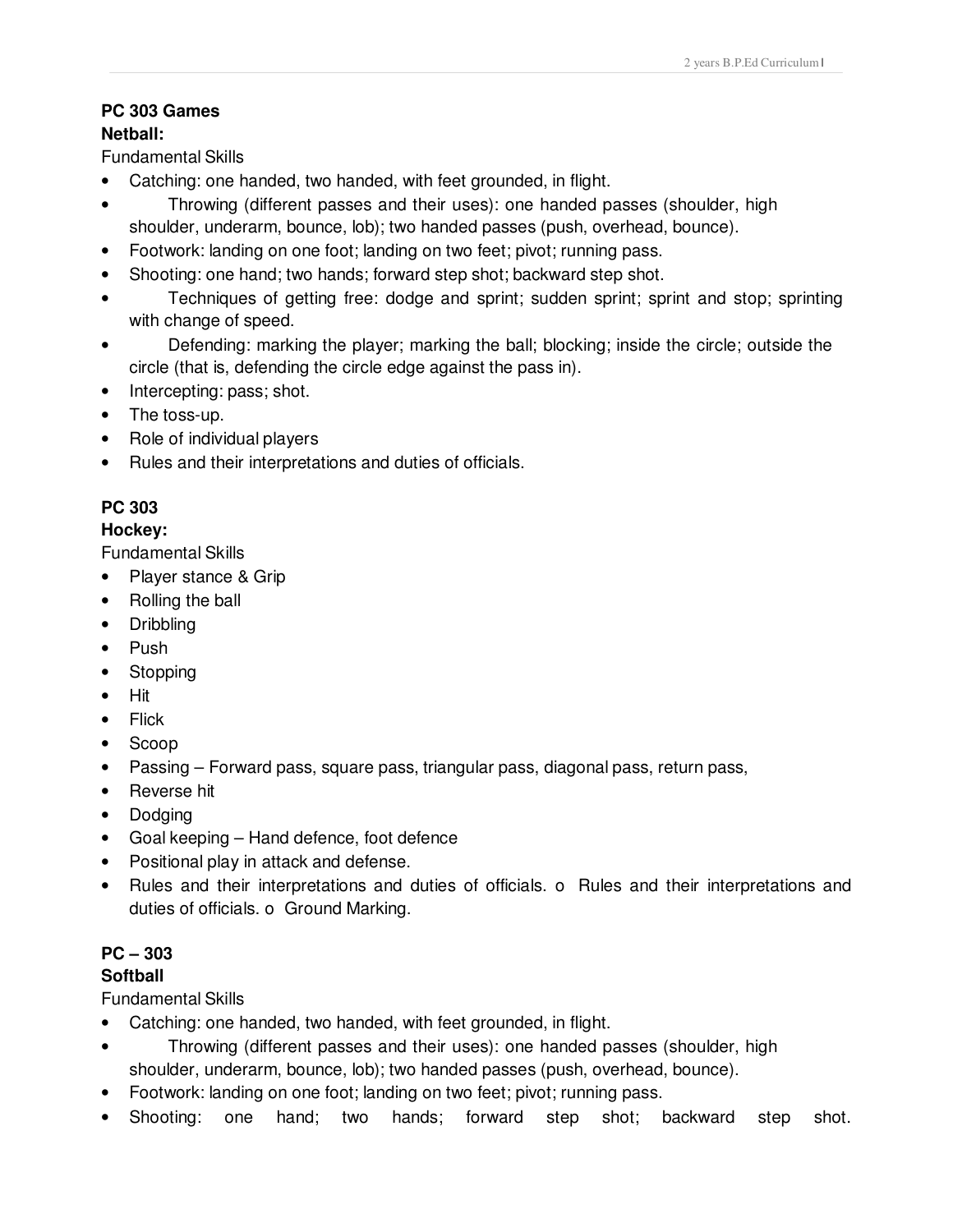- Techniques of getting free: dodge and sprint; sudden sprint; sprint and stop; sprinting with change of speed.
- Defending: marking the player; marking the ball; blocking; inside the circle; outside the circle (that is, defending the circle edge against the pass in).
- Intercepting: pass; shot.
- The toss-up.
- Role of individual players
- Rules and their interpretations and duties of officials.

# **PC – 303**

## **Basket ball:**

Fundamental Skills

- Player stance and ball handling
- Passing-Two Hand chest pass, Two hand Bounce Pass, One Hand Base ball pass, Side
- Arm Pass, Over Head pass, Hook Pass.
- Receiving-Two Hand receiving, One hand receiving, Receiving in stationary position, Receiving while jumping, Receiving while running.
- Dribbling-How to start dribble, How to drop dribble, High dribble, Low dribble, Reverse dribble, Rolling dribble.
- Shooting-Layup shot and its variations, one hand set shot, One hand jump shot, Hook shot, Free throw.
- Rebounding-Defensive rebound, Offensive rebound, Knock out, Rebound Organization.
- Individual Defensive-Guarding the man with the ball and without the ball.
- Pivoting.
- Rules and their interpretations and duties of the officials.